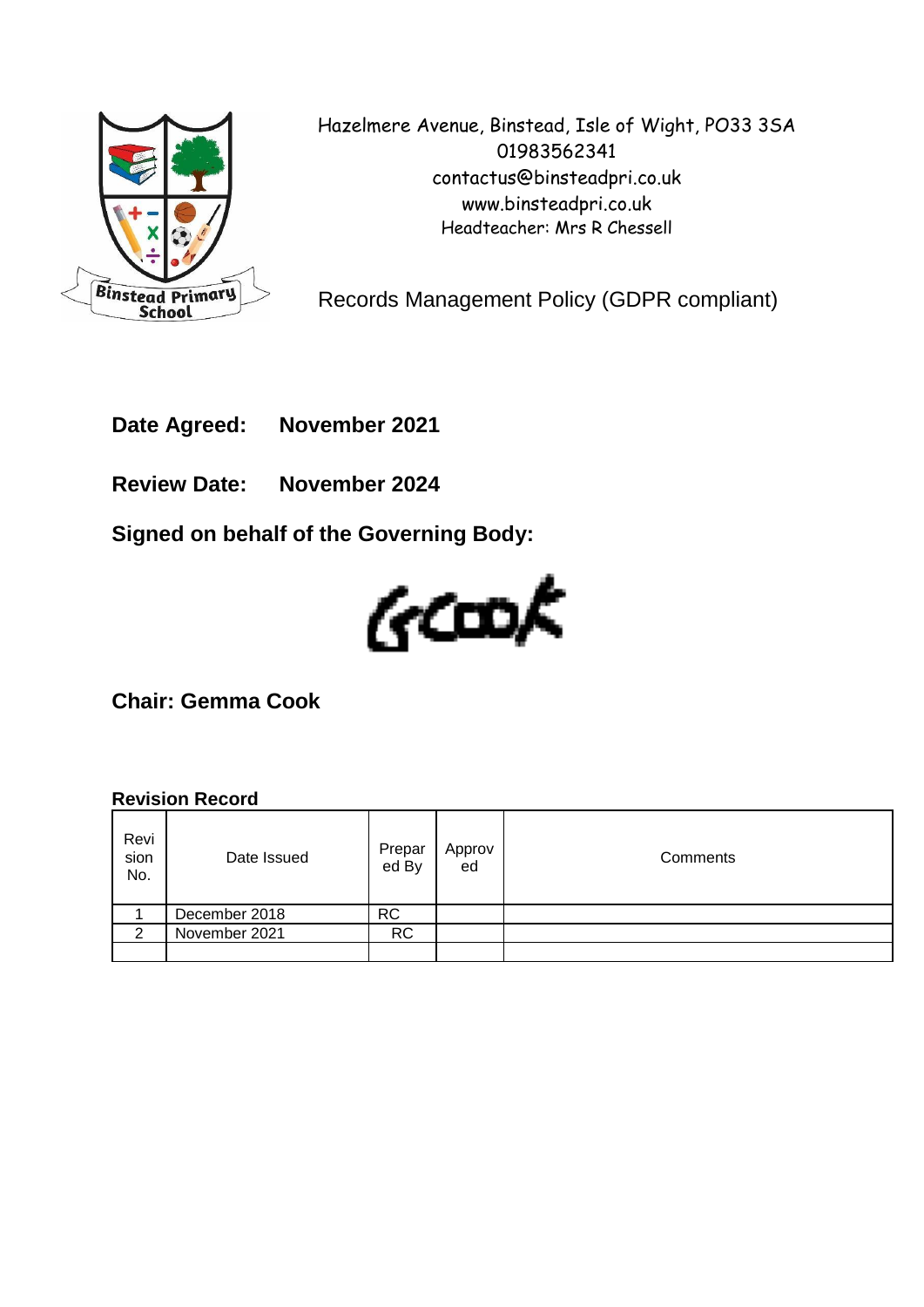### **Contents:**

**[Statement of intent](#page-2-0)** 

- 1. Scope of the policy
- 2. [Legal framework](#page-3-0)
- 3. [Responsibilities](#page-3-1)
- 4. [Management of Records](#page-4-0)
	- 4.1 [Pupil records and other pupil-related information](#page-7-0)
	- 4.2 [Staff records](#page-16-0)
	- 4.3 [Senior leadership and management records](#page-18-0)
	- 4.4 [Health and safety records](#page-20-0)
	- 4.5 [Financial records](#page-21-0)
	- 4.6 [Other school records](#page-23-0)
- 5. Storing and protecting information
- 6. Accessing information
- 7. Digital continuity statement
- 8. Information audit
- 9. Disposal of data
- 10. Monitoring and review
- Appendix A Information held in Pupil records
- Appendix B Transfer of Pupil records

Appendix C Retention of pupil records and other pupil-related information

- Appendix D Retention of Staff records
- Appendix E Retention of [Senior leadership and management records](#page-18-0)
- Appendix F Retention of [Health and safety records](#page-20-0)
- Appendix G Retention of [Financial records](#page-21-0)
- Appendix H [Other school records](#page-23-0)
- Appendix I Information Audit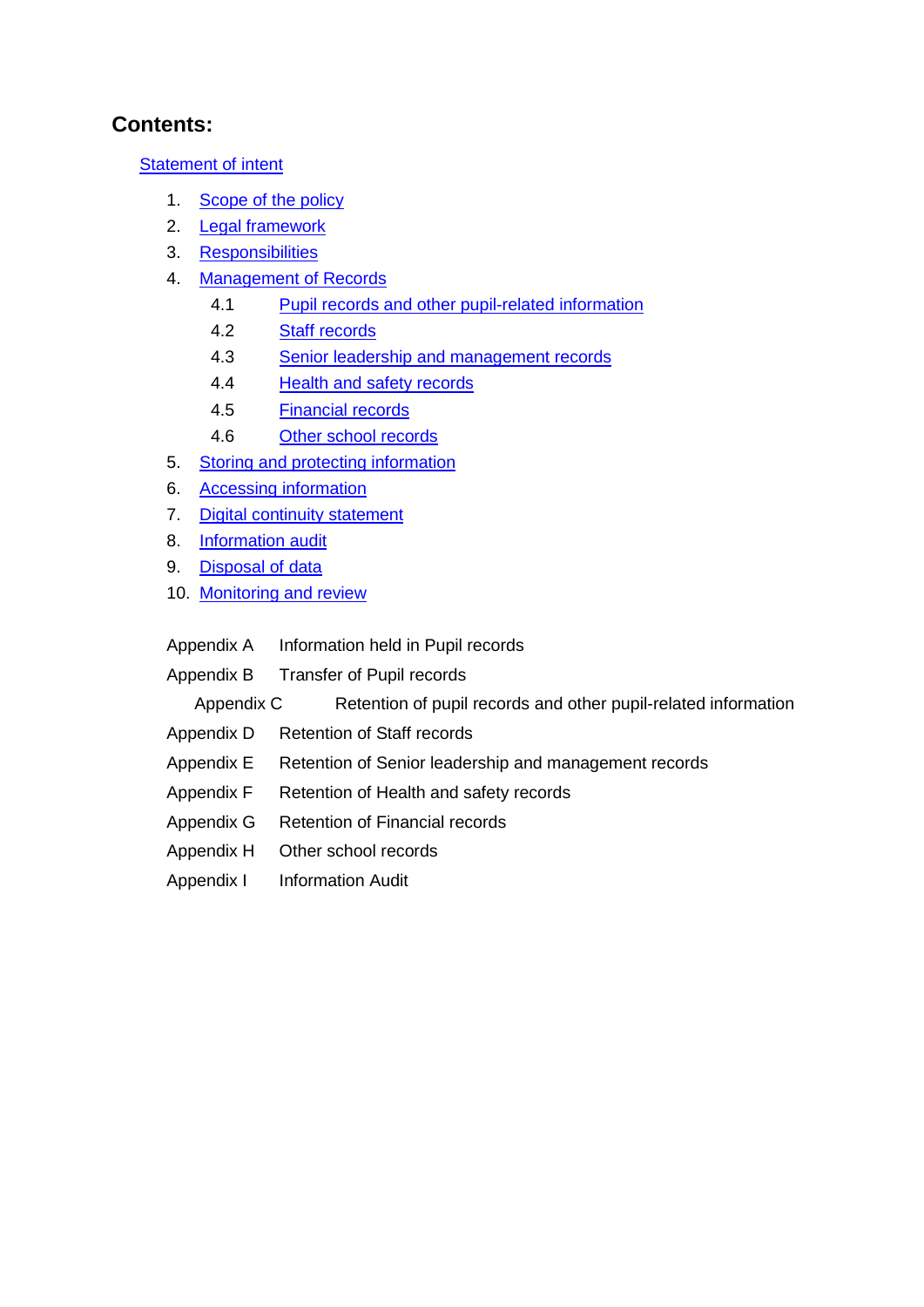### <span id="page-2-0"></span>**Statement of intent**

**Binstead Primary School** is committed to maintaining the confidentiality of its information and ensuring that all records within the school are only accessible by the appropriate individuals. In line with the requirements of the General Data Protection Regulation (GDPR), the school also has a responsibility to ensure that all records are only kept for as long as is necessary to fulfil the purpose(s) for which they were intended.

The school has created this policy to outline how it manages the data it obtains in order to meet the school's statutory requirements.

This document complies with the requirements set out in the GDPR, which will come into effect on 25 May 2018. The government has confirmed that the UK's decision to leave the EU will not affect the commencement of GDPR

| Signed by: |                    |       |
|------------|--------------------|-------|
|            | Headteacher        | Date: |
|            | Chair of governors | Date: |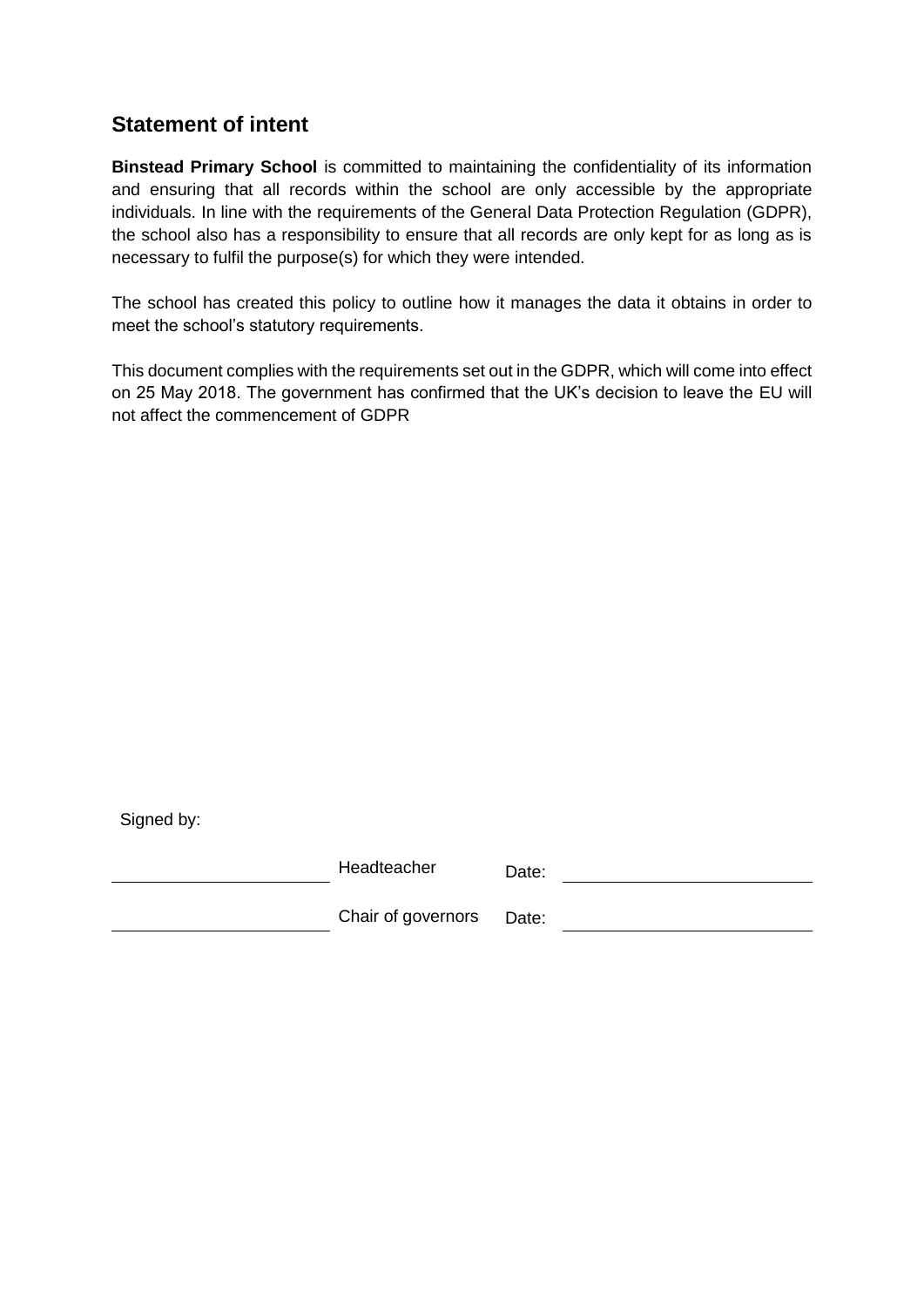## **1. Scope of the Policy**

- 1.1. This policy applies to all records, created, received or maintained by staff of the school in the course of carrying out its functions.
- 1.2. Records are defined as all those documents which facilitate the business carried out by the school and which are thereafter retained for a set period to provide evidence of its transactions or activities. These records may be created or received and then stored, in hard copy or electronically.
- 1.3. A small percentage of the school's records may be selected for permanent preservation as part of the institution's archives and for historical research.

### <span id="page-3-0"></span>**2. Legal framework**

- 2.1. This policy has due regard to statutory legislation including, but not limited to, the following:
	- General Data Protection Regulation (2016)
	- Freedom of Information Act 2000
	- Limitation Act 1980 (as amended by the Limitation Amendment Act 1980)
- 2.2 This policy also has due regard to the following guidance:
	- Information Records Management Society 'Information Management Toolkit for Schools' 2016

2.3 This policy will be implemented in accordance with the following school policies and procedures:

- **Data Protection Policy**
- **Freedom of Information Policy**
- **Or E-safety**
- **Emergency Management Plan**

### <span id="page-3-1"></span>**3. Responsibilities**

- 3.1. The Governing Body is the main Data Controller for the school for all pupil, staff and parent data. It will ensure that:
	- 3.1.1. all personal data is processed fairly and legally
	- 3.1.2. data is only collected for legitimate reasons and used accordingly
	- 3.1.3. data is relevant, adequate and not excessive in relation to the reason for its collection.
	- 3.1.4. data is regularly updated to ensure accuracy
	- 3.1.5. any data which identifies an individual will not be kept longer than necessary
	- 3.1.6. any personal information is protected against accidental, unlawful destruction, alteration and disclosure - especially when processing over networks.
	- 3.1.7. Appropriate security measures are in place to ensure the correct level of protection for all data stored and processed.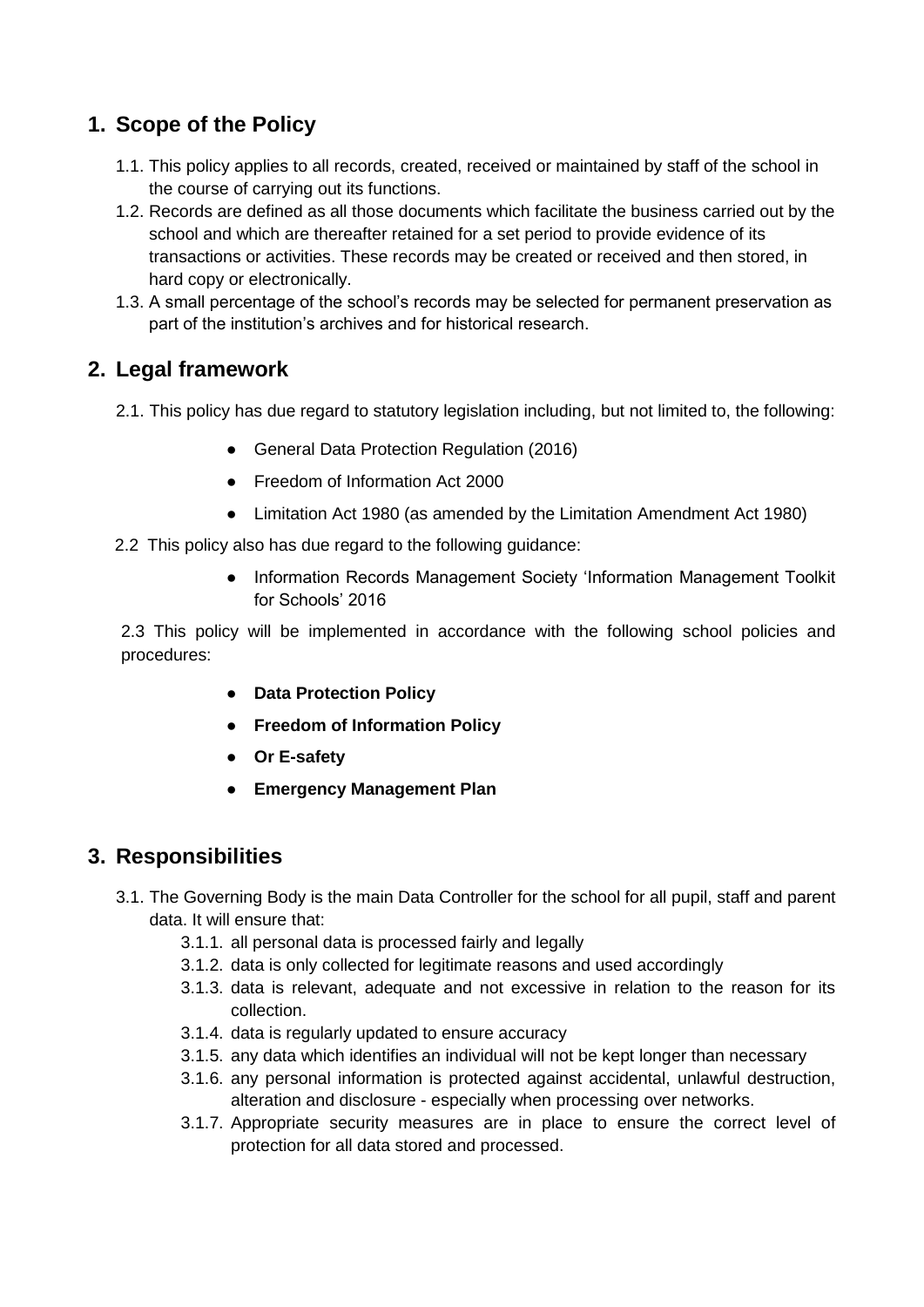- 3.2. The Governing Body will ensure an appropriate Data Protection Officer is in place for the school to oversee data management and provide feedback to the Governing Body on its systems and processes.
- 3.3. All staff have a responsibility for maintaining the school's records and record-keeping systems in line with statutory requirements.
	- 3.3.1 The **headteacher** holds overall responsibility for this policy and for ensuring it is implemented correctly.
	- 3.3.2 The **school business manager/headteacher** is responsible for promoting compliance with this policy, and reviewing the policy on an **annual** basis
	- 3.3.3 The **school business manager** is responsible for ensuring that all records are stored securely, in accordance with the retention periods outlined in this policy, and are disposed of correctly.
	- 3.3.4 All staff members are responsible for ensuring that any records for which they are responsible for are accurate, maintained securely and disposed of correctly, in line with the provisions of this policy.
- 3.4 Any complaints about how school data is managed will be dealt with under the school's complaints policy.

# <span id="page-4-0"></span>**4 Records**

Records in this school are identified to be part of one of the categories indicated below. This categorisation assists the school with managing the records held; ensuring they are only available to the appropriate individuals as well as fulfilling the requirement to ensure records are only kept for as long as necessary to fulfil the purpose for which they were intended. The management of records is outlined below. The retention period for records within each section as well as the action that will be taken after the retention period is covered in Appendix  $A - G$ .

### **4.1 Pupil Records**

- 4.1.1 Pupil records are specific documents that are used throughout a pupil's time in the education system, they are passed to each school that a pupil attends and includes all personal information relating to them, as well as their progress and achievement. Details of information stored in pupil files can be found in *Appendix A.* Details on retention periods of pupil records and pupil related information can be found in *Appendix B*.
- 4.1.2 The school will publish a Privacy Notice for Pupils to ensure its record management is in line with legislation and will review this document according to the detail set out in the Data Protection Policy.
- 4.1.3 The school will ensure that no pupil records are altered or amended before transferring them to the next school that the pupil will attend.
- 4.1.4 The only exception to the above is any records placed on the pupil's file that have a shorter retention period and may need to be removed. In such cases, **The office manager** will remove these records.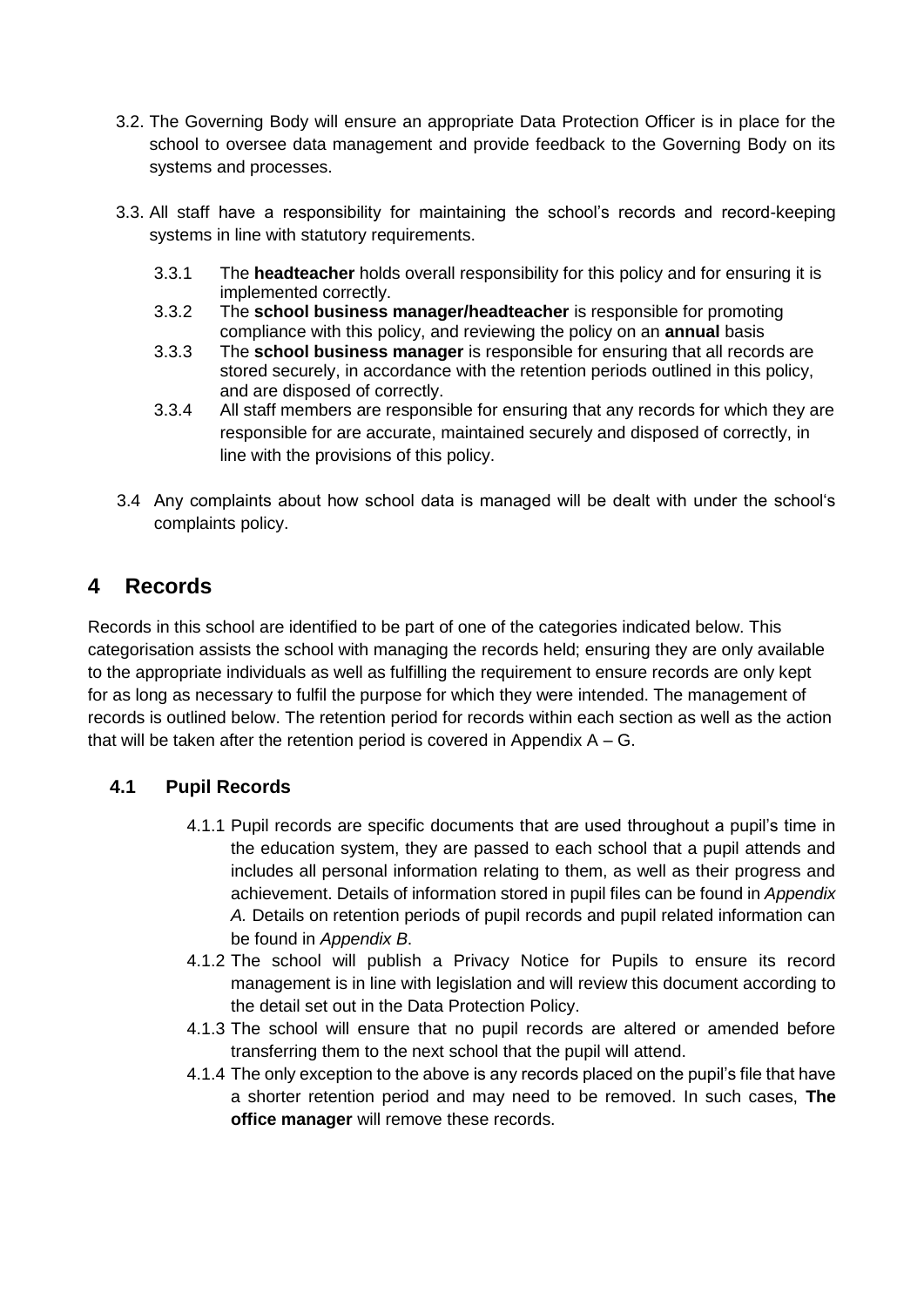- 4.1.5 Hard copy and electronic records relating to the pupil's record will be transferred. *Appendix C* of this policy outlines the procedures on how hard copy and electronic records will be dealt with.
- **4.1.6** The school will not keep any copies of information stored within a pupil's record, unless there is potential legal action at the time during which the pupil leaves the school. The responsibility for these records will then transfer to the next school that the pupil attends.

#### **4.1 Staff Records**

- 4.2.1 Staff records are specific documents that have been obtained during recruitment processes as well as during the period of employment at the school.
- 4.2.2 Details on retention periods of staff records and related information in both hard copy and electronic format can be found in *Appendix D*.

#### **4.3 Senior Leadership and Management Records**

- 4.3.1 Senior Leadership and Management Records are those records relating to the governance of the school as well as those records created by the Senior Leaders in the process of managing the school.
- 4.3.2 Details on retention periods of Senior Leadership and Management records and related information in both hard copy and electronic format can be found in *Appendix E*.

#### **4.4 Health and Safety Records**

- 4.4.1 Health and Safety Records are the specific documents relating to accident records and reporting, asbestos management, radiation management, COSHH, Health and Safety risk assessments and policies.
- 4.2.1 Details on retention periods of Senior Leadership and Management records and related information in both hard copy and electronic format can be found in *Appendix F*.

#### **4.5 Financial Records**

- 4.5.1 Financial Records are the documents that are created or received during the life of the school in relation to its financial management covering accounts and budget management, asset management, contract management and school meals.
- 4.5.2 Details on retention periods of Senior Leadership and Management records and related information in both hard copy and electronic format can be found in *Appendix G*.

#### **4.6 Other school Records**

4.6.1 These are other records held by the school relating to operational and property management.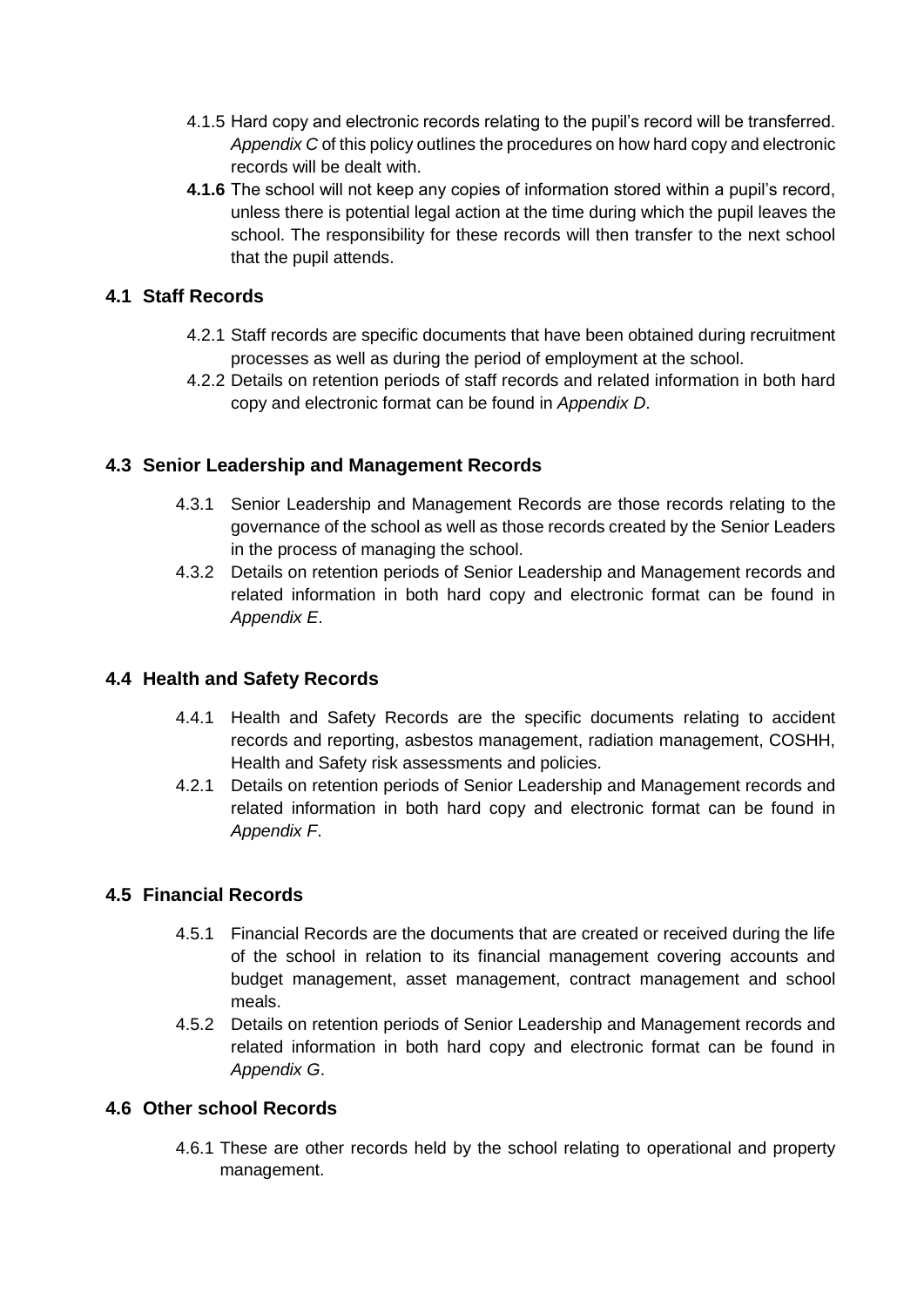4.6.2 Details on retention periods of Senior Leadership and Management records and related information in both hard copy and electronic format can be found in *Appendix H*.

# **5 Storing and Protecting Information**

- 5.1 The Headteacher/School Business Manager will undertake a risk analysis to identify which records are vital to school management.
- 5.2 The Headteacher/School Business Manager is responsible for continuity, and recovery measures are in place to ensure the security of protected data.
- 5.3 The **school business manager** will ensure the most vital documents are stored in the most secure manner.
- 5.4 The **school business manager** will ensure paper records are managed appropriately and stored in accordance with their sensitivity.
- 5.5 The **school business manager** and **IT Manager** will ensure that:
	- 5.5.1 Appropriate backup systems are in place for the electronic information held in school to ensure this data can still be accessed in the event of a security breach, e.g. a virus and prevent any loss or theft of data.
	- 5.5.2 All members of staff are provided with their own secure login and password.
	- 5.5.3 Digital data is coded, encrypted or password-protected.
	- 5.5.4 Memory sticks are not used to hold personal information unless they are passwordprotected and fully encrypted.
	- 5.5.5 Staff and governors do not use their personal laptops or computers for school purposes.
	- 5.5.6 All electronic devices are password-protected to protect the information on the device in case of theft.
	- 5.5.7 Email communication is operated and managed in the most secure manner available.
	- 5.5.8 Personal information is only taken off the premises in exceptional circumstances following approval from the Headteacher.
- 5.6 All staff members will implement a 'clear desk policy' to avoid unauthorised access to physical records containing sensitive or personal information.
- 5.7 Before sharing data, all staff always ensure that:
	- They are allowed to share it.
	- Adequate security is in place to protect it.
	- Who will receive the data has been outlined in a privacy notice.
- 5.7 Visitors will not be allowed access to confidential or personal information and will be supervised in areas containing sensitive information.
- 5.8 The physical security of the school's buildings and storage systems, and access to them, is reviewed **annually** by the **site manager in conjunction with the DPO**. If an increased risk in vandalism, burglary or theft is identified, this will be reported to the **headteacher** and extra measures to secure data storage will be put in place.
- 5.9 The school takes its duties under the GDPR seriously and any unauthorised disclosure may result in disciplinary action.
- 5.10 Any damage to or theft of data will be managed in accordance with the school's **Emergency Plan.**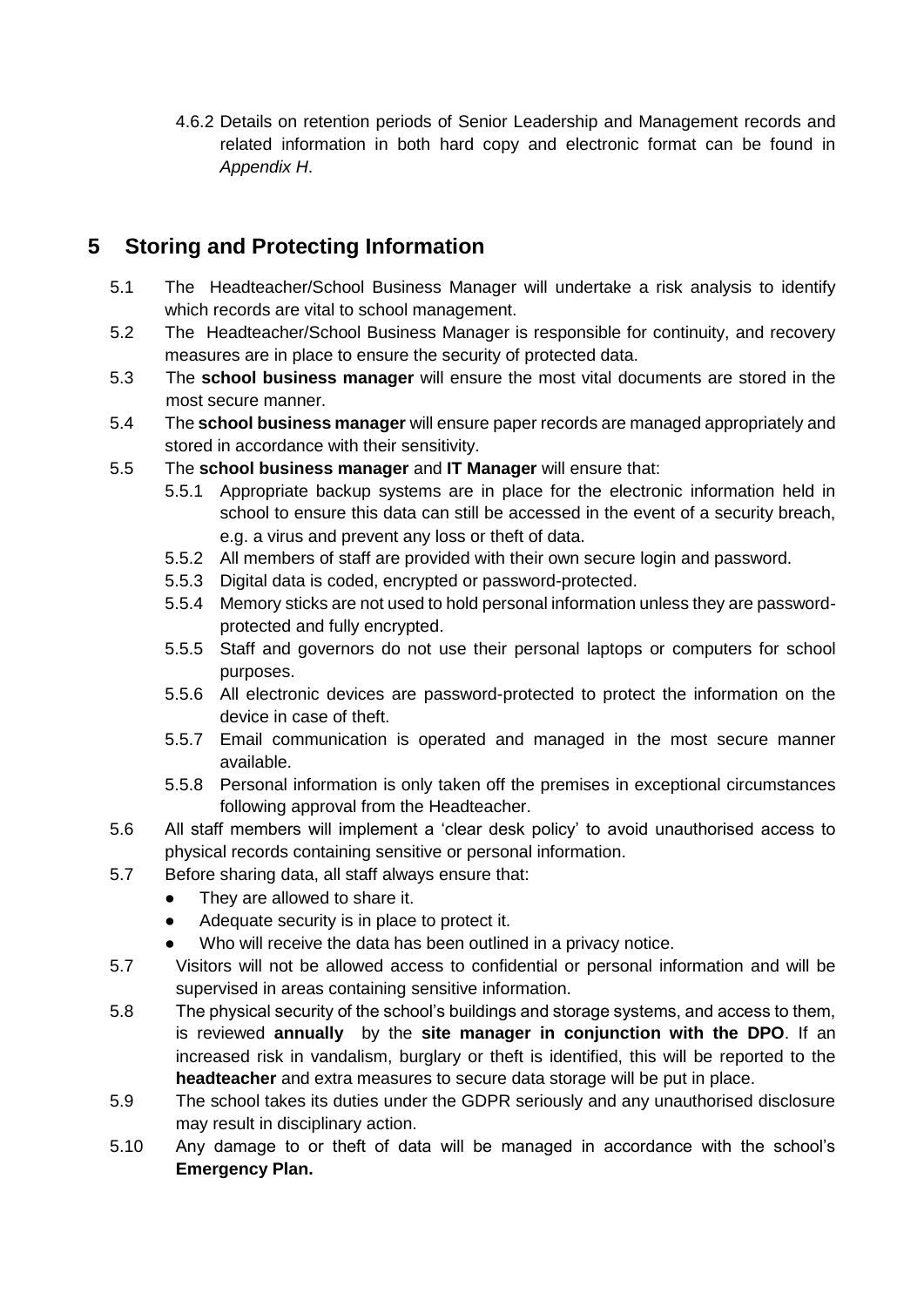## <span id="page-7-0"></span>**6. Accessing information**

- 6.1 The school is transparent with data subjects, the information we hold and how it can be accessed.
- 6.2 All members of staff, parents of registered pupils and other users of the school, e.g. visitors and third-party clubs, are entitled to:
	- Know what information the school holds and processes about them or their child, and why.
	- Understand how to gain access to it.
	- Understand how to keep it up-to-date.
	- Understand what the school is doing to comply with its obligations under the GDPR.
- 6.3 All members of staff, parents of registered pupils and other users have the right, under the GDPR, to access certain personal data being held about them or their child.
- 6.4 Personal information can be shared with pupils once they are considered to be at an appropriate age and responsible for their own affairs, although this information can still be shared with parents.
- 6.5 Pupils who are considered to be at an appropriate age to make decisions for themselves are entitled to have their personal information handled in accordance with their rights.
- 6.6 The school will adhere to the provisions outlined in the school's **Data Protection Policy** when responding to requests seeking access to personal information.

# **7. Digital continuity statement**

- 7.1 Digital data that is retained for longer than six years will be named as part of a digital continuity statement.
- 7.2 The **DPO** will identify any digital data that will need to be named as part of a digital continuity statement.
- 7.3 The data will be archived to dedicated files on the school's server, which are passwordprotected – this will be backed-up in accordance this policy.
- 7.4 Memory sticks will never be used to store digital data, subject to a digital continuity statement.
- 7.5 The **IT Manager** will review new and existing storage methods **annually** and, where appropriate add them to the digital continuity statement.
- 7.6 The following information will be included within the digital continuity statement:
	- A statement of purpose and requirements for keeping the records
		- The names of the individuals responsible for long term data preservation
		- A description of the information assets to be covered by the digital preservation statement
		- A description of when the record needs to be captured into the approved file formats
		- A description of the appropriate supported file formats for long-term preservation
		- A description of the retention of all software specification information and licence information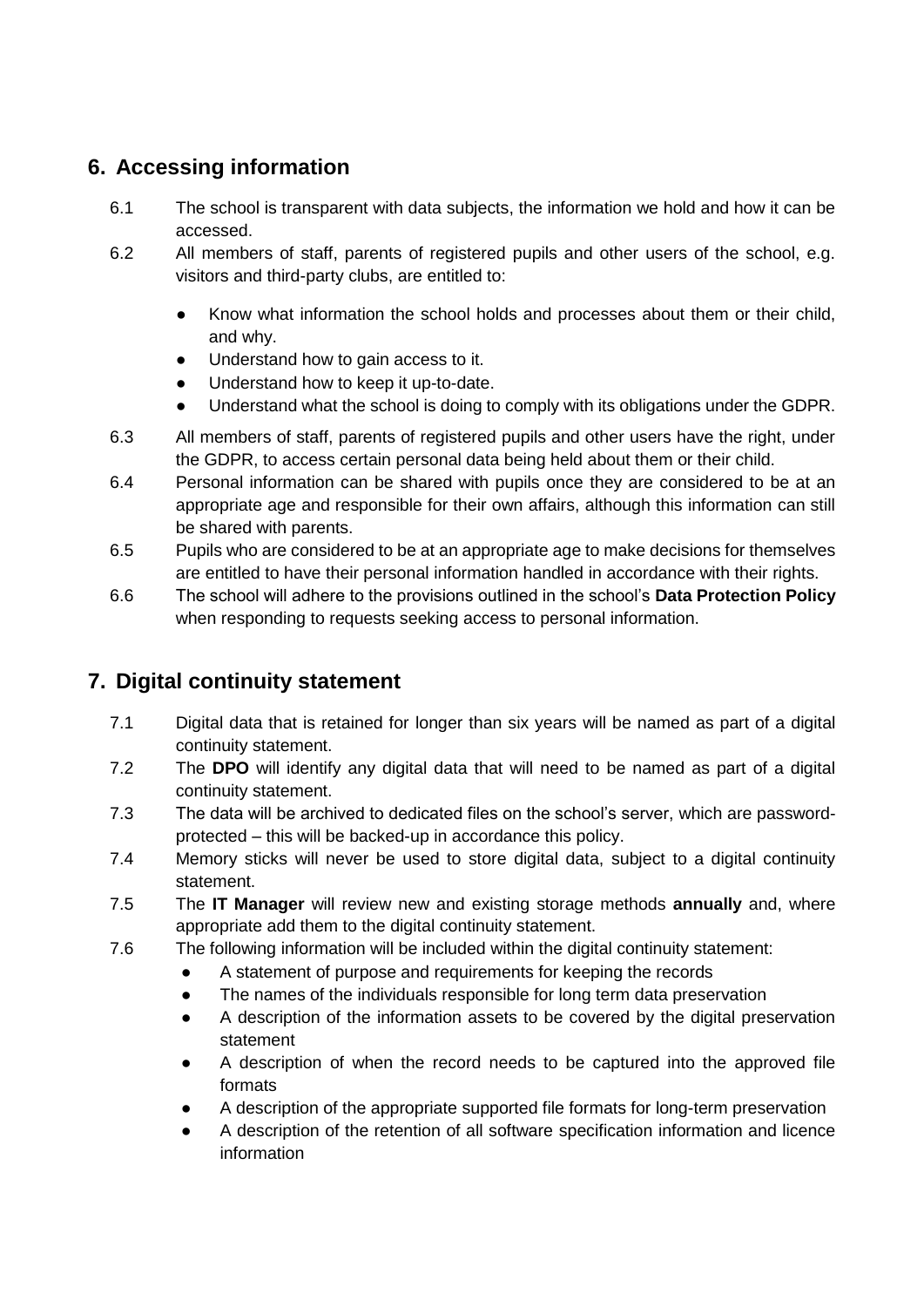A description of how access to the information asset register is to be managed in accordance with the GDPR

### **8. Information audit**

- 8.1 The **school** conducts information audits on an **annual** basis against all information held by the school to evaluate the information the school is holding, receiving and using, and to ensure that this is correctly managed in accordance with the GDPR. This includes the following information:
	- Paper documents and records
	- Electronic documents and records
	- Databases
	- Microfilm or microfiche
	- Sound recordings
	- Video and photographic records
	- Hybrid files, containing both paper and electronic information
- 8.2 The **Headteacher and School Business Manager** are responsible for completing the information audit. A sample audit is contained in *Appendix I*.
- 8.3 The **School (as Information Owners)** will record all details on the school's Information Asset Register.
- 8.4 The information displayed on the Information Asset Register will be shared with the **headteacher/FGB** to gain their approval.

### **9. Disposal of data**

- 9.1 Where disposal of information is outlined as standard disposal, this will be recycled appropriate to the form of the information, e.g. paper recycling, electronic recycling.
- 9.2 Where disposal of information is outlined as secure disposal, this will be shredded or pulped and electronic information will be scrubbed clean and, where possible, cut. The **School Business Manager** will keep a record of all files that have been destroyed.
- 9.3 Where the disposal action is indicated as reviewed before it is disposed, the **Headteacher** will review the information against its administrative value – if the information should be kept for administrative value, the **School Business Manager** will keep a record of this.
- 9.4 If, after the review, it is determined that the data should be disposed of, it will be destroyed in accordance with the disposal action outlined in this policy.
- 9.5 Where information has been kept for administrative purposes, the **Headteacher/School Business Manager** will review the information again after three years and conduct the same process. If it needs to be destroyed, it will be destroyed in accordance with the disposal action outlined in this policy. If any information is kept, the information will be reviewed every three subsequent years.
- 9.6 Where information must be kept permanently, this information is exempt from the normal review procedures.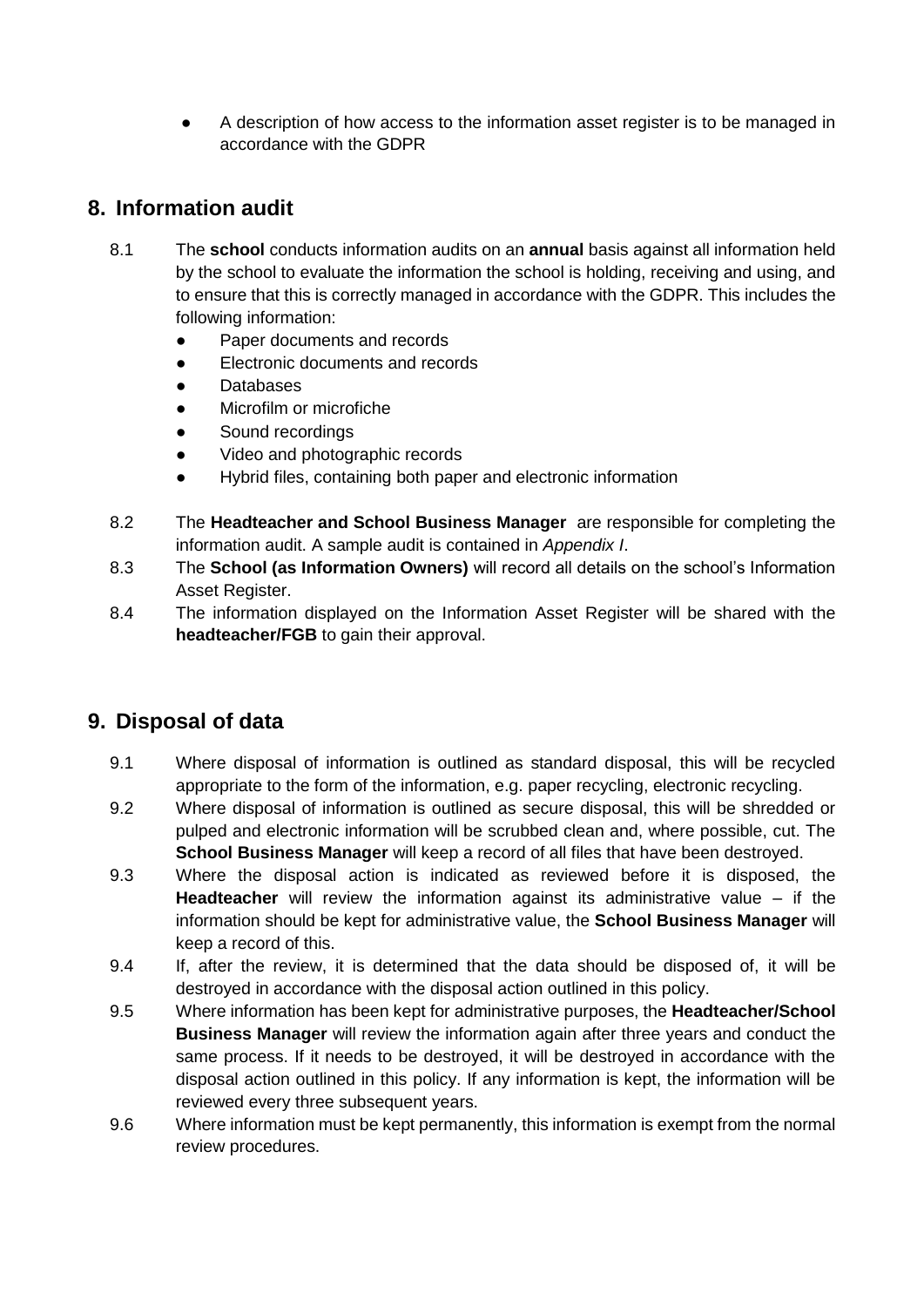### **10. Monitoring and review**

- 10.1 This policy will be reviewed as is deemed appropriate but no less frequently than every three years by the **Head Teacher** in conjunction with the **headteacher** – the next scheduled review date for this policy is December 2018.
- 10.2 Any changes made to this policy will be communicated to all members of staff and the governing board.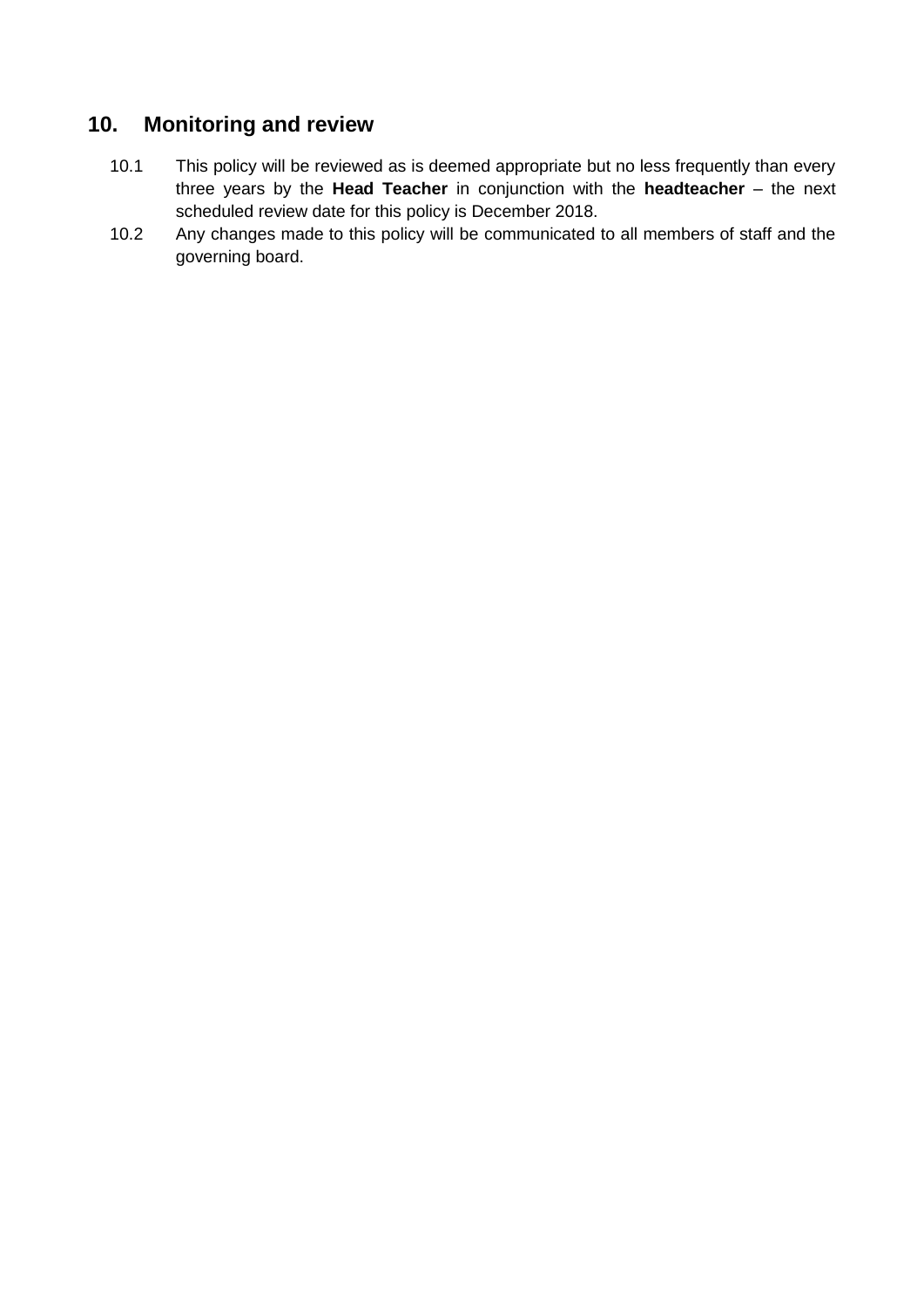# **Appendix A**

#### **Information held in Pupil records:**

The following information is stored on the front of a pupil record, and will be easily accessible:

- Forename, surname, gender and date of birth,
- Unique pupil number
- Note of the date when the file was opened
- Note of the date when the file was closed, if appropriate

The following information is stored inside the front cover of a pupil record, and will be easily accessible:

- Ethnic origin, religion and first language (if not English)
- Any preferred names
- Position in their family, e.g. eldest sibling
- Emergency contact details and the name of the pupil's doctor
- Any allergies or other medical conditions that are important to be aware of
- Names of parents and/or carers, including home addresses and telephone numbers
- Name of the school, admission number, the date of admission and the date of leaving
- Any other agency involvement, e.g. speech and language therapist

The following information is stored on a pupil record, and will be easily accessible:

- Admissions form
- Details of any special educational needs and disabilities (SEND)
- If the pupil has attended an early years setting, the record of transfer
- Fair processing notice only the most recent notice will be included
- Annual written reports to parents
- National curriculum and agreed syllabus record sheets
- Notes relating to major incidents and accidents involving the pupil
- Any information about an SEN statement, and support offered in relation to the statement
- Any notes indicating child protection disclosures and reports are held
- Any information relating to exclusions
- Any correspondence with parents or external agencies relating to major issues, e.g. mental health
- Notes indicating that records of complaints made by parents or the pupil are held

The following information is subject to shorter retention periods and, therefore, will be stored separately in a personal file for the pupil in the **school office**:

- Absence notes
- Parental consent forms for educational visits and trips, photographs and videos, etc.
- Correspondence with parents about minor issues, e.g. behaviour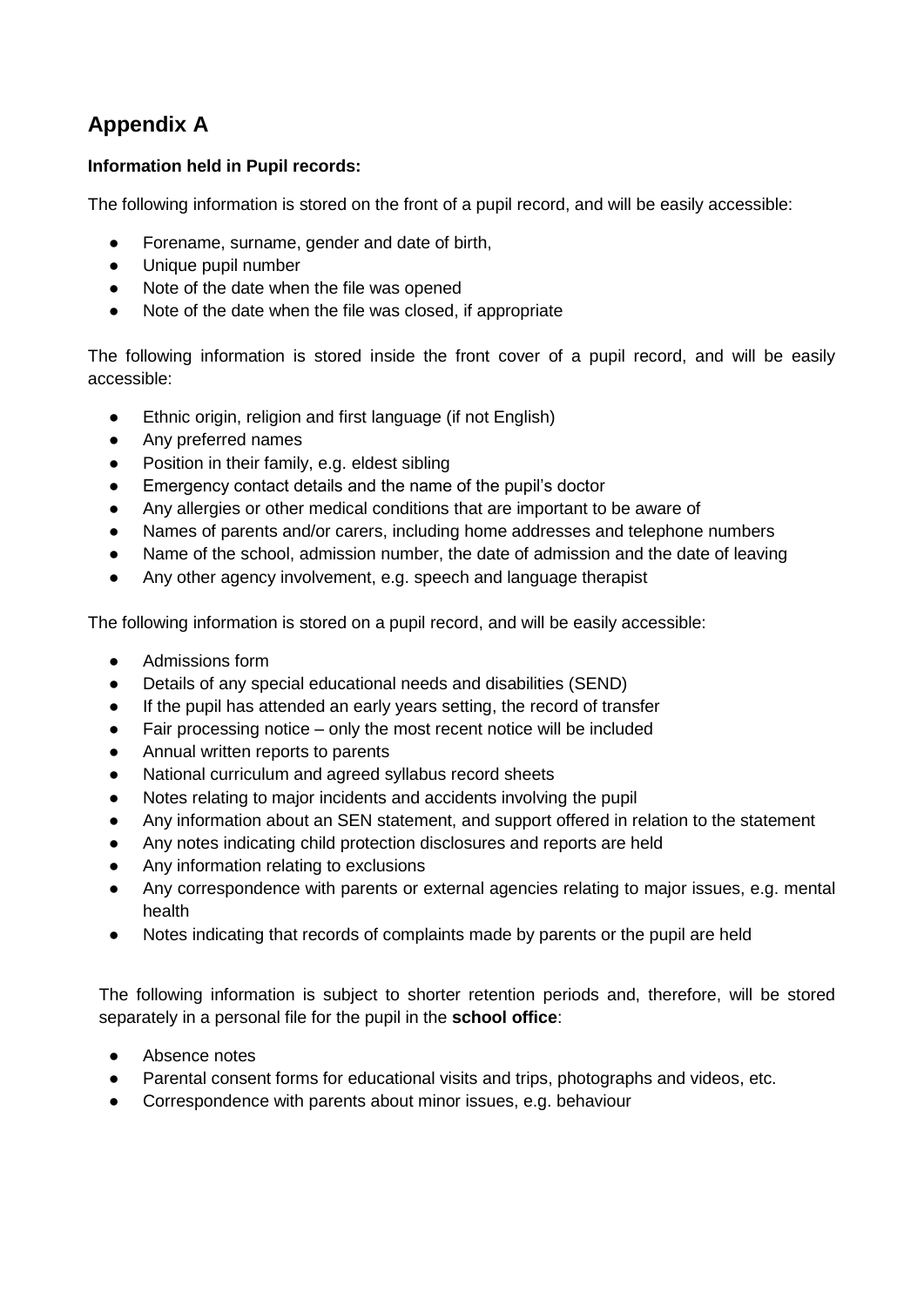Actual copies of disclosures and reports relating to child protection are stored in the confidential Child Protection file held in the locked filing cabinet in the **Headteacher's Office**– a note indicating this is marked on the pupil's file.

Actual copies of complaints made by parents or the pupil are stored in a file in the **headteacher's office** – a note indicating this is marked on the pupil's file.

Actual copies of accident and incident information are stored separately on the school's management information system and held in line with the statutory retention periods outlined in this policy – a note indicating this is marked on the pupil's file. An additional copy may be placed on the pupil's file in the event of a major accident or incident.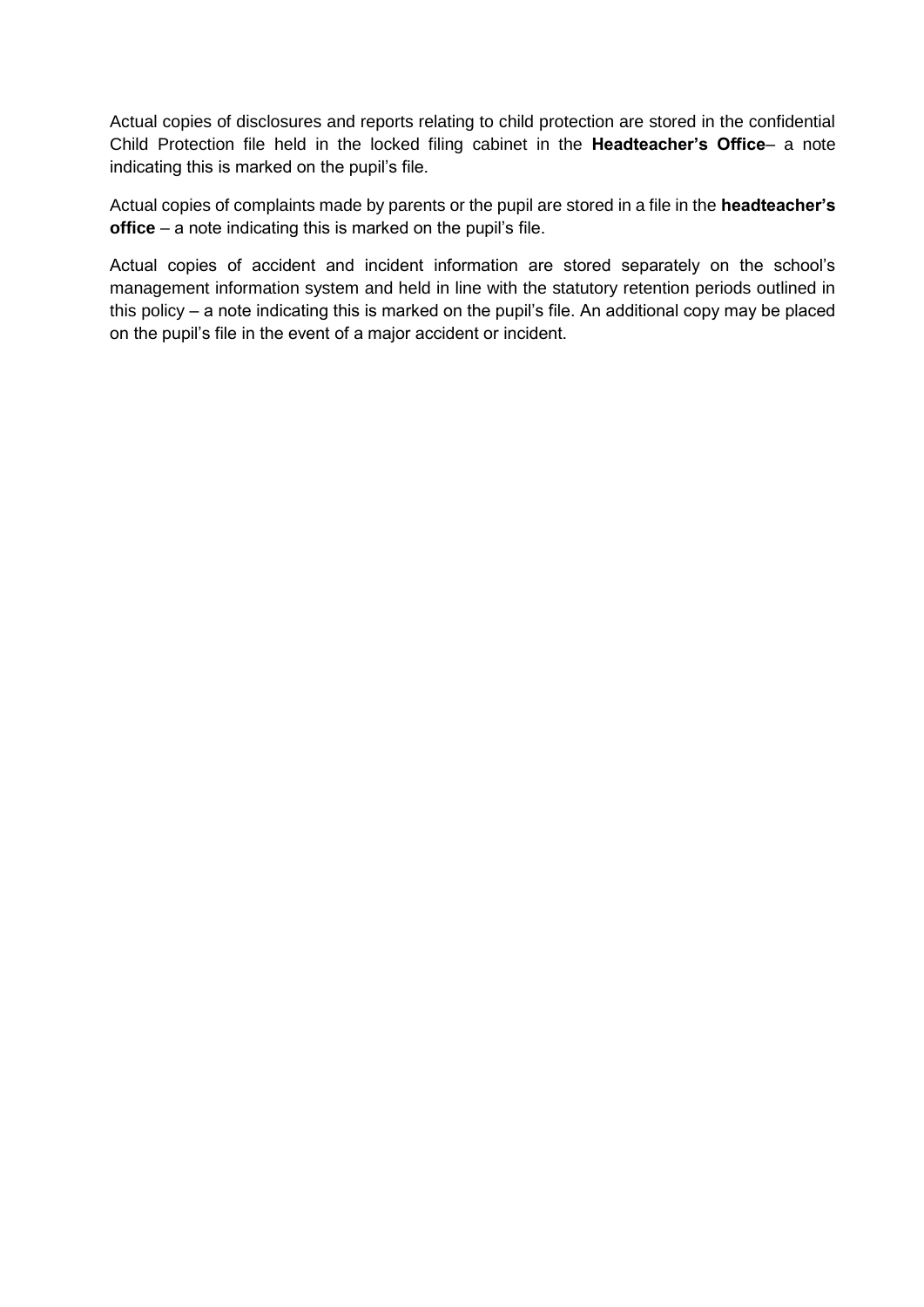# **Appendix B**

#### **Transfer of Pupil Records**

Where a pupil record is sent by post, it will be sent by registered post. A pupil record may also be hand delivered to the receiving organisation if this is deemed more appropriate by the Senior Leadership of the school.

In all cases the pupil records will have an accompanying list of files included. The receiving school is required to sign a form to indicate that they have received the files and return this to the school.

## **TRANSFER OF PUPIL RECORDS**

Name of Pupil

I have received the pupil records from XXX School in relation to the above pupil.

Name:

Signed:\_\_\_\_\_\_\_\_\_\_\_\_\_\_\_\_\_\_\_\_\_\_\_\_\_\_\_\_\_\_\_\_\_\_\_\_\_\_\_\_\_\_\_\_\_\_\_\_\_\_\_\_\_\_\_\_\_\_\_\_\_\_\_\_\_

School:\_\_\_\_\_\_\_\_\_\_\_\_\_\_\_\_\_\_\_\_\_\_\_\_\_\_\_\_\_\_\_\_\_\_\_\_\_\_\_\_\_\_\_\_\_\_\_\_\_\_\_\_\_\_\_\_\_\_\_\_\_\_\_\_\_

Date:\_\_\_\_\_\_\_\_\_\_\_\_\_\_\_\_\_\_\_\_\_\_\_\_\_\_\_\_\_\_\_\_\_\_\_\_\_\_\_\_\_\_\_\_\_\_\_\_\_\_\_\_\_\_\_\_\_\_\_\_\_\_\_\_\_\_\_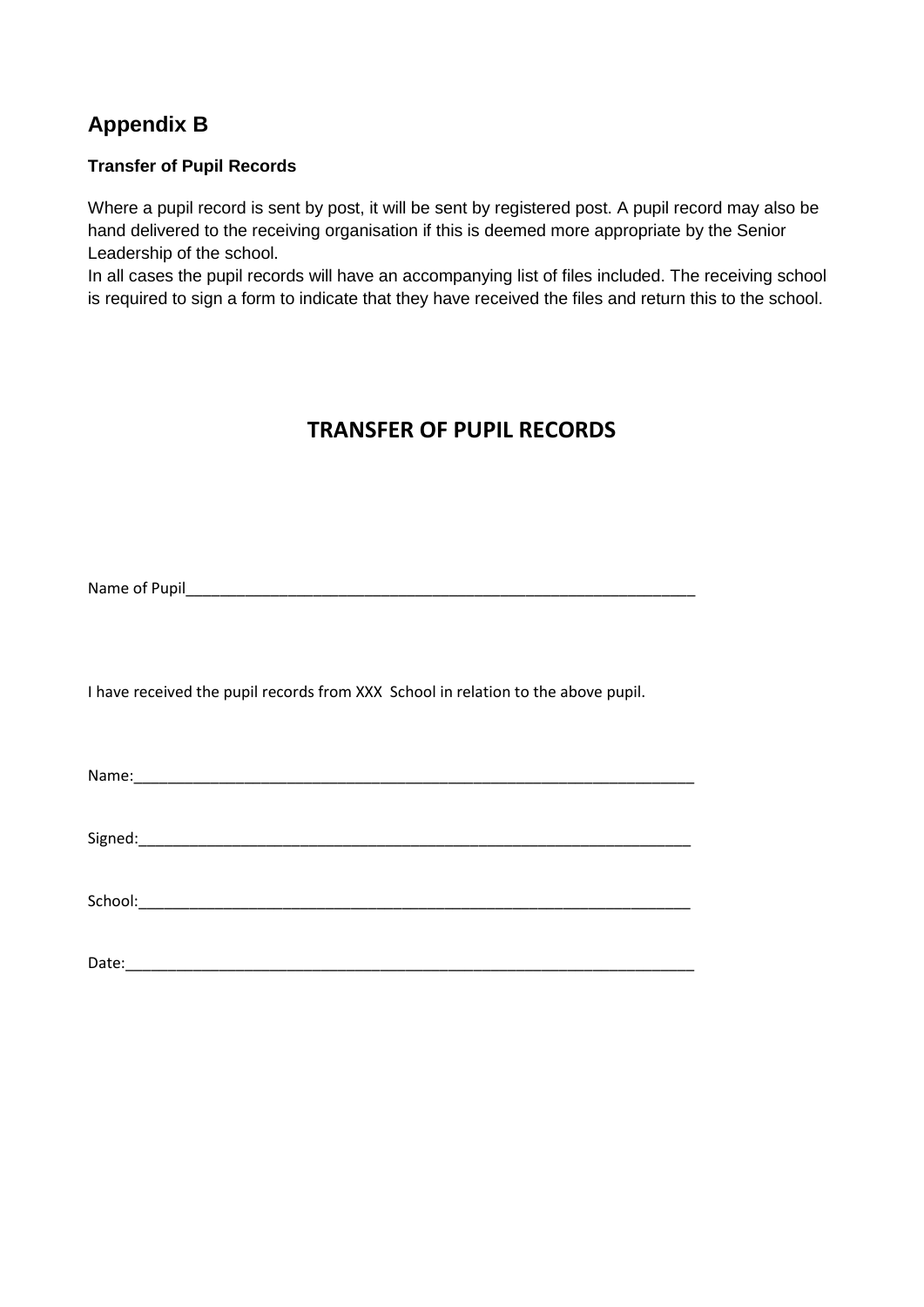# **Appendix C Retention of pupil records and other pupil-related information**

The table below outlines the school's retention periods for individual pupil records and the action that will be taken after the retention period, in line with any requirements.

| <b>Type of file</b>                                                                                                                   | <b>Retention period</b>                                                                                                   | <b>Action taken after</b><br>retention period ends                                                                                                                                                 |  |  |  |
|---------------------------------------------------------------------------------------------------------------------------------------|---------------------------------------------------------------------------------------------------------------------------|----------------------------------------------------------------------------------------------------------------------------------------------------------------------------------------------------|--|--|--|
| <b>Admissions</b>                                                                                                                     |                                                                                                                           |                                                                                                                                                                                                    |  |  |  |
| Register of admissions                                                                                                                | Three years after the<br>date on which the entry<br>was made                                                              | Information is reviewed, and<br>the register may be kept<br>permanently                                                                                                                            |  |  |  |
| [Secondary schools only] Secondary<br>school admissions                                                                               | The current academic<br>year, plus one year                                                                               | Securely disposed of                                                                                                                                                                               |  |  |  |
| Proof of address (supplied as part of the<br>admissions process)                                                                      | The current academic<br>year, plus one year                                                                               | Securely disposed of                                                                                                                                                                               |  |  |  |
| Supplementary information submitted,<br>including religious, medical information,<br>etc. (where the admission was successful)        | Added to the pupil's<br>record                                                                                            | Securely disposed of                                                                                                                                                                               |  |  |  |
| Supplementary information submitted,<br>including religious, medical information,<br>etc. (where the admission was not<br>successful) | Until the appeals<br>process has been<br>completed                                                                        | Securely disposed of                                                                                                                                                                               |  |  |  |
|                                                                                                                                       | <b>Pupils' educational records</b>                                                                                        |                                                                                                                                                                                                    |  |  |  |
| Pupils' educational records                                                                                                           | Whilst the pupil<br>remains at the school                                                                                 | Transferred to the<br>destination $-$ if this is an<br>independent school, home-<br>schooling or outside of the<br>UK, the file will be kept by<br>the LA and retained for the<br>statutory period |  |  |  |
| <b>Public examination results</b>                                                                                                     | Added to the pupil's<br>record (Primary transfer<br>to Secondary)                                                         | Uncollected certificates are<br>returned to the examination<br>board                                                                                                                               |  |  |  |
| Internal examination results                                                                                                          | Added to the pupil's<br>record (Primary transfer<br>to Secondary)                                                         | Securely disposed of                                                                                                                                                                               |  |  |  |
| Child protection information held on a<br>pupil's record                                                                              | Stored in a sealed<br>envelope for the same<br>length of time as the<br>pupil's record (Primary<br>transfer to Secondary) | Securely disposed of -<br>shredded                                                                                                                                                                 |  |  |  |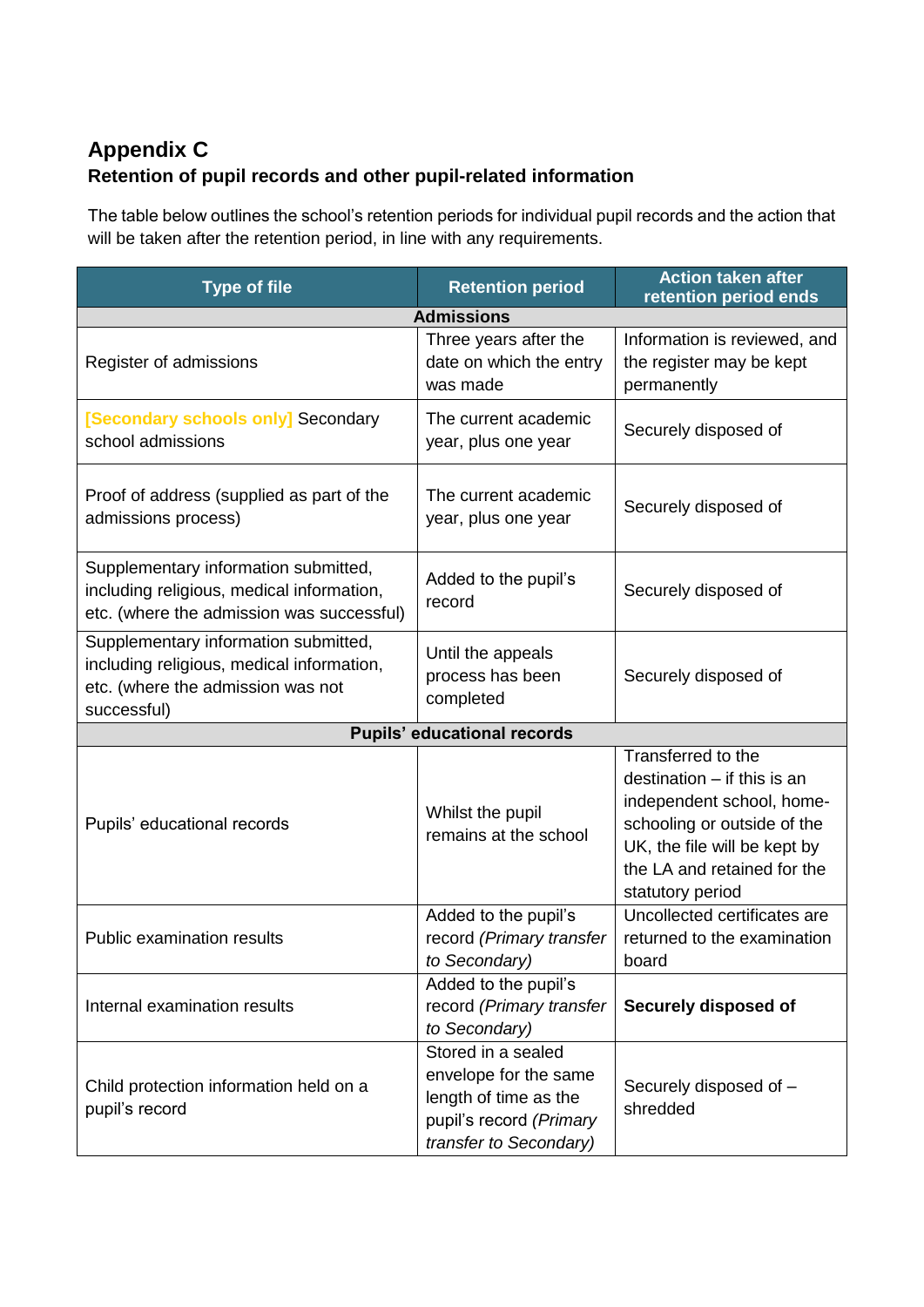| Child protection records held in a separate<br>file                                                                                                                                                     | 25 years after the<br>pupil's date of birth<br>(Primary transfer to<br>Secondary)                                      | Securely disposed of -<br>shredded                                                                                                                                                                      |
|---------------------------------------------------------------------------------------------------------------------------------------------------------------------------------------------------------|------------------------------------------------------------------------------------------------------------------------|---------------------------------------------------------------------------------------------------------------------------------------------------------------------------------------------------------|
|                                                                                                                                                                                                         | <b>Attendance</b>                                                                                                      |                                                                                                                                                                                                         |
| Attendance registers                                                                                                                                                                                    | Last date of entry on to<br>the register, plus three<br>years                                                          | Securely disposed of                                                                                                                                                                                    |
| Letters authorising absence                                                                                                                                                                             | Current academic year,<br>plus two years                                                                               | Securely disposed of                                                                                                                                                                                    |
|                                                                                                                                                                                                         | <b>SEND</b>                                                                                                            |                                                                                                                                                                                                         |
| SEND files, reviews and individual<br>education plans                                                                                                                                                   | 25 years after the<br>pupil's date of birth (as<br>stated on the pupil's<br>record) (Primary<br>transfer to Secondary) | Information is reviewed, and<br>the file may be kept for<br>longer than necessary if it is<br>required for the school to<br>defend themselves in a<br>'failure to provide sufficient<br>education' case |
| Statement of SEN maintained under<br>section 324 of the Education Act 1996 or<br>EHC plan maintained under section 37 of<br>the Children and Families Act 2014 (and<br>any amendments to the statement) | 25 years after the<br>pupil's date of birth (as<br>stated on the pupil's<br>record) (Primary<br>transfer to Secondary) | Securely disposed of,<br>unless it is subject to a legal<br>hold                                                                                                                                        |
| Information and advice provided to parents<br>regarding SEND                                                                                                                                            | 25 years after the<br>pupil's date of birth (as<br>stated on the pupil's<br>record) (Primary<br>transfer to Secondary) | Securely disposed of,<br>unless it is subject to a legal<br>hold                                                                                                                                        |
| Accessibility strategy                                                                                                                                                                                  | 25 years after the<br>pupil's date of birth (as<br>stated on the pupil's<br>record) (Primary<br>transfer to Secondary) | Securely disposed of,<br>unless it is subject to a legal<br>hold                                                                                                                                        |
|                                                                                                                                                                                                         | <b>Curriculum management</b>                                                                                           |                                                                                                                                                                                                         |
| <b>SATs results</b>                                                                                                                                                                                     | 25 years after the<br>pupil's date of birth (as<br>stated on the pupil's<br>record) (Primary<br>transfer to Secondary) | Securely disposed of                                                                                                                                                                                    |
| <b>Examination papers</b>                                                                                                                                                                               | Until the<br>appeals/validation<br>process has been<br>completed                                                       | Securely disposed of                                                                                                                                                                                    |
| <b>Published Admission Number (PAN)</b><br>Reports                                                                                                                                                      | Current academic year,<br>plus six years                                                                               | Securely disposed of                                                                                                                                                                                    |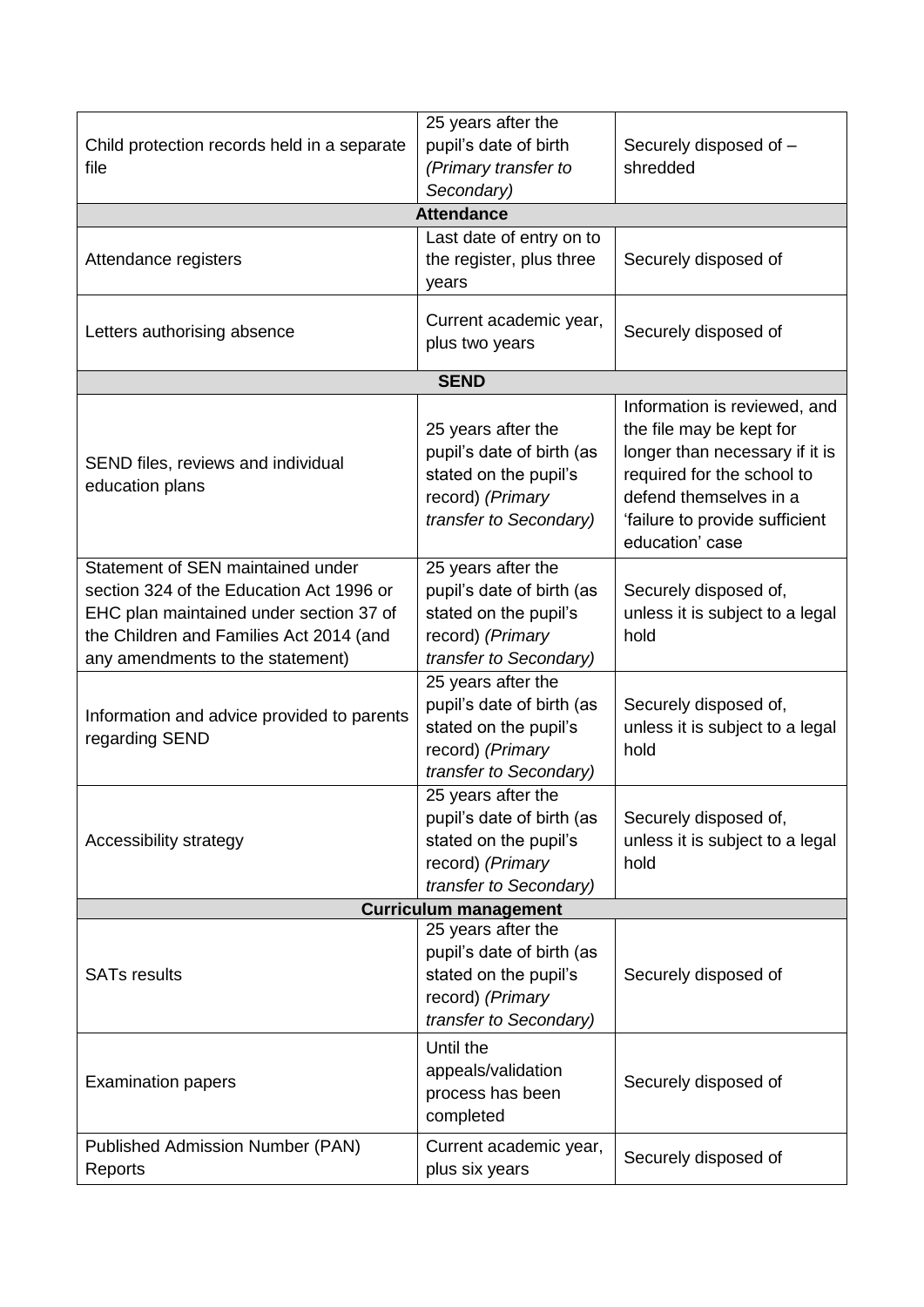| Valued added and contextual data                                                                                                                                                                                                                                                  | Current academic year,<br>plus six years                                                                                                             | Securely disposed of                                                                |  |
|-----------------------------------------------------------------------------------------------------------------------------------------------------------------------------------------------------------------------------------------------------------------------------------|------------------------------------------------------------------------------------------------------------------------------------------------------|-------------------------------------------------------------------------------------|--|
| Self-evaluation forms                                                                                                                                                                                                                                                             | Current academic year,<br>plus six years                                                                                                             | Securely disposed of                                                                |  |
| Pupils' work                                                                                                                                                                                                                                                                      | Returned to pupils at<br>the end of the<br>academic year, or<br>retained for the current<br>academic year, plus<br>one year                          | Securely disposed of                                                                |  |
| <b>Schemes of Work</b>                                                                                                                                                                                                                                                            | Current year + 1 year                                                                                                                                |                                                                                     |  |
| Timetable                                                                                                                                                                                                                                                                         | Current year + 1 year                                                                                                                                | It may be appropriate to                                                            |  |
| <b>Class Record Books</b>                                                                                                                                                                                                                                                         | Current year + 1 year                                                                                                                                | review these records at the<br>end of each year and<br>allocate a further retention |  |
| <b>Mark Books</b>                                                                                                                                                                                                                                                                 | Current year + 1 year                                                                                                                                | period or secure disposal.                                                          |  |
| Record of homework set                                                                                                                                                                                                                                                            | Current year + 1 year                                                                                                                                |                                                                                     |  |
|                                                                                                                                                                                                                                                                                   | <b>Extra-curricular activities</b>                                                                                                                   |                                                                                     |  |
| Records created by schools to obtain<br>approval t run an Educational Visit outside<br>the classroom - Primary Schools<br>(Outdoor Education Advisers Panel National<br>Guidance Website: http://oeapng.info (section<br>3 re. Legal Framework and section 4 Good<br>Practice))   | Date of visit $+14$ years                                                                                                                            | Securely disposed of                                                                |  |
| Records created by schools to obtain<br>approval t run an Educational Visit outside<br>the classroom - Secondary Schools<br>(Outdoor Education Advisers Panel National<br>Guidance Website: http://oeapng.info (section<br>3 re. Legal Framework and section 4 Good<br>Practice)) | Date of visit + 10 years                                                                                                                             | Securely disposed of                                                                |  |
| Parental consent forms for school trips<br>where no major incident occurred                                                                                                                                                                                                       | Until the conclusion of<br>the trip                                                                                                                  | Securely disposed of                                                                |  |
| Parental consent forms for school trips<br>where a major incident occurred                                                                                                                                                                                                        | 25 years after the<br>pupil's date of birth, on<br>the pupil's record<br>(permission slips of all<br>pupils on the trip will<br>also be held to show | Securely disposed of                                                                |  |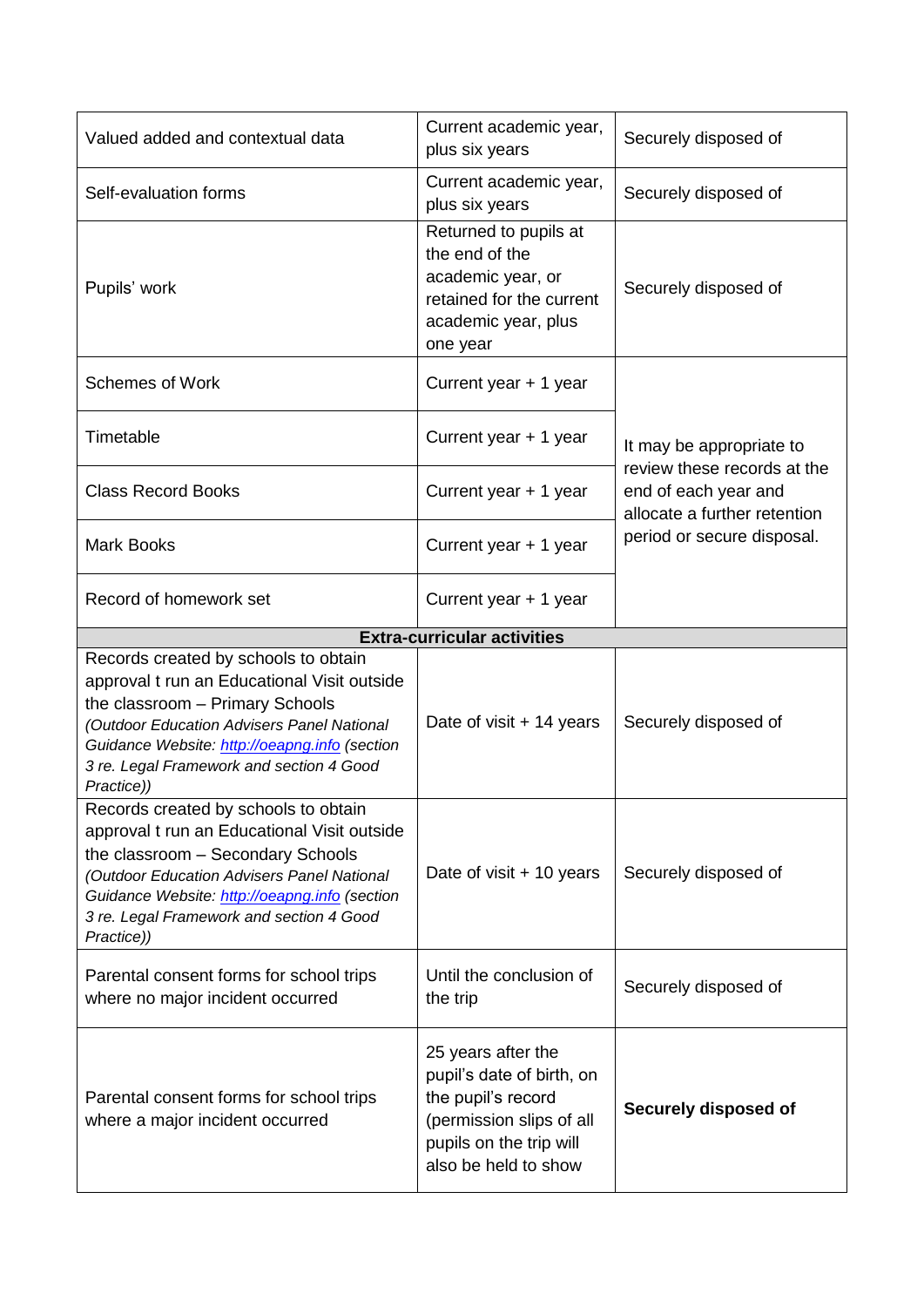<span id="page-16-0"></span>

|                              | that the rules had been<br>followed for all pupils)         |                                                  |
|------------------------------|-------------------------------------------------------------|--------------------------------------------------|
| Walking bus registers        | Three years from the<br>date of the register<br>being taken | Securely disposed of                             |
|                              | Family liaison officers and home-school liaison assistants  |                                                  |
| Day books                    | Current academic year,<br>plus two years                    | Reviewed, and destroyed if<br>no longer required |
| Reports for outside agencies | Duration of the pupil's<br>time at school                   | Securely disposed of                             |
| <b>Referral forms</b>        | Whilst the referral is<br>current                           | Securely disposed of                             |
| Contact data sheets          | Current academic year                                       | Reviewed, and destroyed if<br>no longer active   |
| Contact database entries     | Current academic year                                       | Reviewed, and destroyed if<br>no longer required |
| Group registers              | Current academic year,<br>plus two years                    | Securely disposed of                             |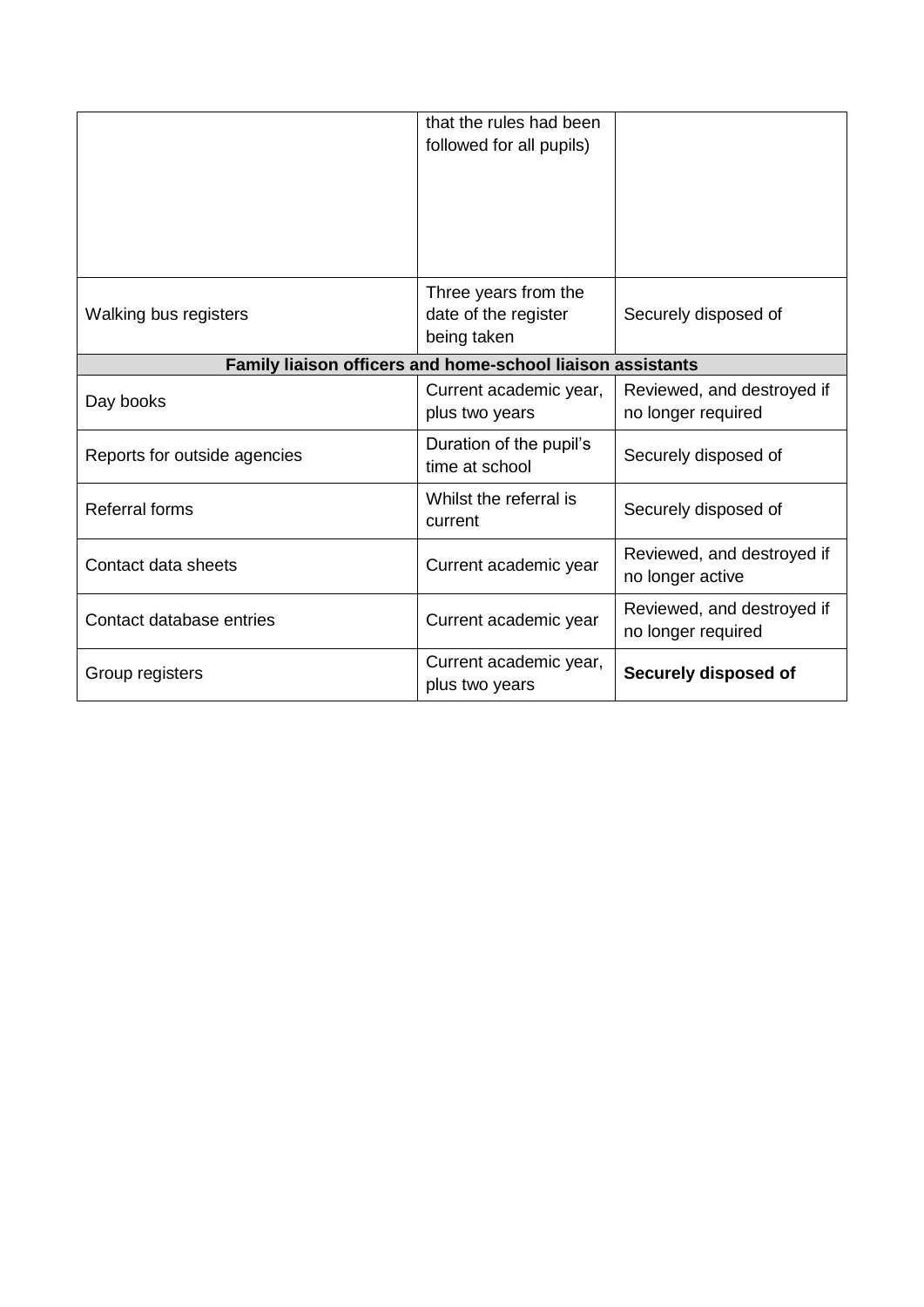### **Appendix D Retention of staff records**

The table below outlines the school's retention periods for staff records and the action that will be taken after the retention period, in line with any requirements.

| <b>Type of file</b>                                                                         | <b>Retention period</b>                                                                                                      | <b>Action taken after retention</b><br>period ends                                                                                                                                                           |
|---------------------------------------------------------------------------------------------|------------------------------------------------------------------------------------------------------------------------------|--------------------------------------------------------------------------------------------------------------------------------------------------------------------------------------------------------------|
|                                                                                             | <b>Operational</b>                                                                                                           |                                                                                                                                                                                                              |
| Staff personal file                                                                         | Termination of employment,<br>plus six years                                                                                 | Securely disposed of                                                                                                                                                                                         |
| <b>Timesheets</b>                                                                           | Current academic year, plus<br>six years                                                                                     | Securely disposed of                                                                                                                                                                                         |
| Annual appraisal and<br>assessment records                                                  | Current academic year, plus<br>five years                                                                                    | Securely disposed of                                                                                                                                                                                         |
|                                                                                             | <b>Recruitment</b>                                                                                                           |                                                                                                                                                                                                              |
| Records relating to the<br>appointment of a new<br>headteacher                              | Date of appointment, plus<br>six years                                                                                       | Securely disposed of                                                                                                                                                                                         |
| Records relating to the<br>appointment of new members of<br>staff (unsuccessful candidates) | Date of appointment of<br>successful candidate, plus<br>six months                                                           | Securely disposed of                                                                                                                                                                                         |
| Records relating to the<br>appointment of new members of<br>staff (successful candidates)   | Relevant information added<br>to the member of staff's<br>personal file, and other<br>information retained for six<br>months | Securely disposed of                                                                                                                                                                                         |
| <b>DBS</b> certificates                                                                     | Up to six months (if you<br>keep it)                                                                                         | Securely disposed of                                                                                                                                                                                         |
| Proof of identify as part of the<br>enhanced DBS disclosure                                 | After identity has been<br>proven                                                                                            | Reviewed and a note kept of<br>what was seen and what has<br>been checked - if it is necessary<br>to keep a copy this will be placed<br>on the staff member's personal<br>file, if not, securely disposed of |
| Evidence of right to work in the<br>UK                                                      | Added to staff personal file<br>or, if kept separately,<br>termination of employment,<br>plus no longer than two<br>years    | Securely disposed of                                                                                                                                                                                         |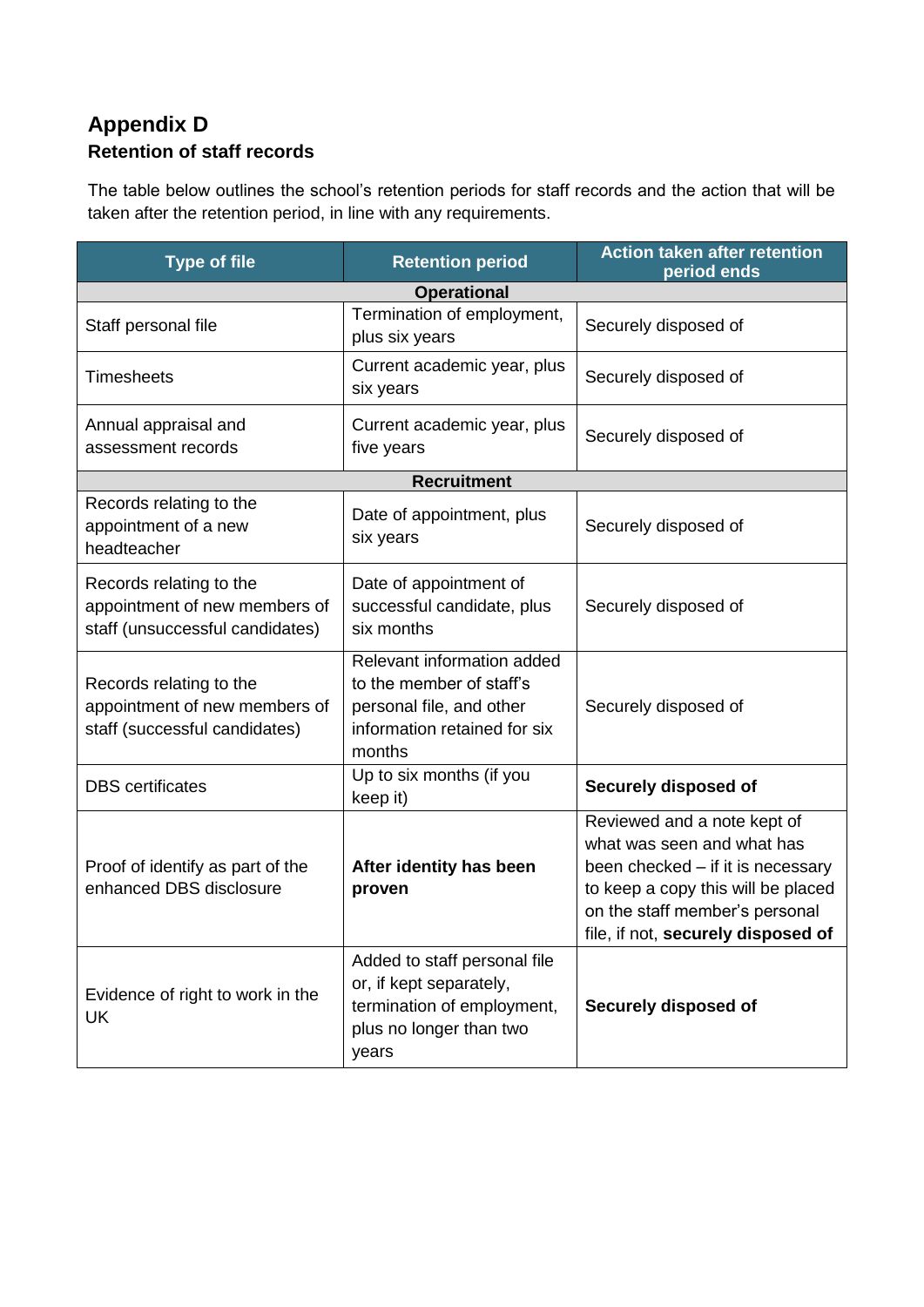<span id="page-18-1"></span><span id="page-18-0"></span>

| <b>Disciplinary and grievance procedures</b>                                   |                                                                                                                                                                  |                                                                                  |  |  |
|--------------------------------------------------------------------------------|------------------------------------------------------------------------------------------------------------------------------------------------------------------|----------------------------------------------------------------------------------|--|--|
| Child protection allegations,<br>including where the allegation is<br>unproven | Added to staff personal file,<br>and until the individual's<br>normal retirement age, or 10<br>years from the date of the<br>allegation - whichever is<br>longer | Reviewed and securely disposed<br>of - shredded                                  |  |  |
|                                                                                | If allegations are malicious,<br>they are removed from<br>personal files                                                                                         |                                                                                  |  |  |
| Oral warnings                                                                  | Date of warning, plus six<br>months                                                                                                                              | Securely disposed of – if placed<br>on staff personal file, removed<br>from file |  |  |
| Written warning - level 1                                                      | Date of warning, plus six<br>months                                                                                                                              | Securely disposed of - if placed<br>on staff personal file, removed<br>from file |  |  |
| Written warning - level 2                                                      | Date of warning, plus 12<br>months                                                                                                                               | Securely disposed of - if placed<br>on staff personal file, removed<br>from file |  |  |
| Final warning                                                                  | Date of warning, plus 18<br>months                                                                                                                               | Securely disposed of - if placed<br>on staff personal file, removed<br>from file |  |  |
| Records relating to unproven<br>incidents                                      | Conclusion of the case,<br>unless the incident is child<br>protection related and is<br>disposed of as above                                                     | Securely disposed of                                                             |  |  |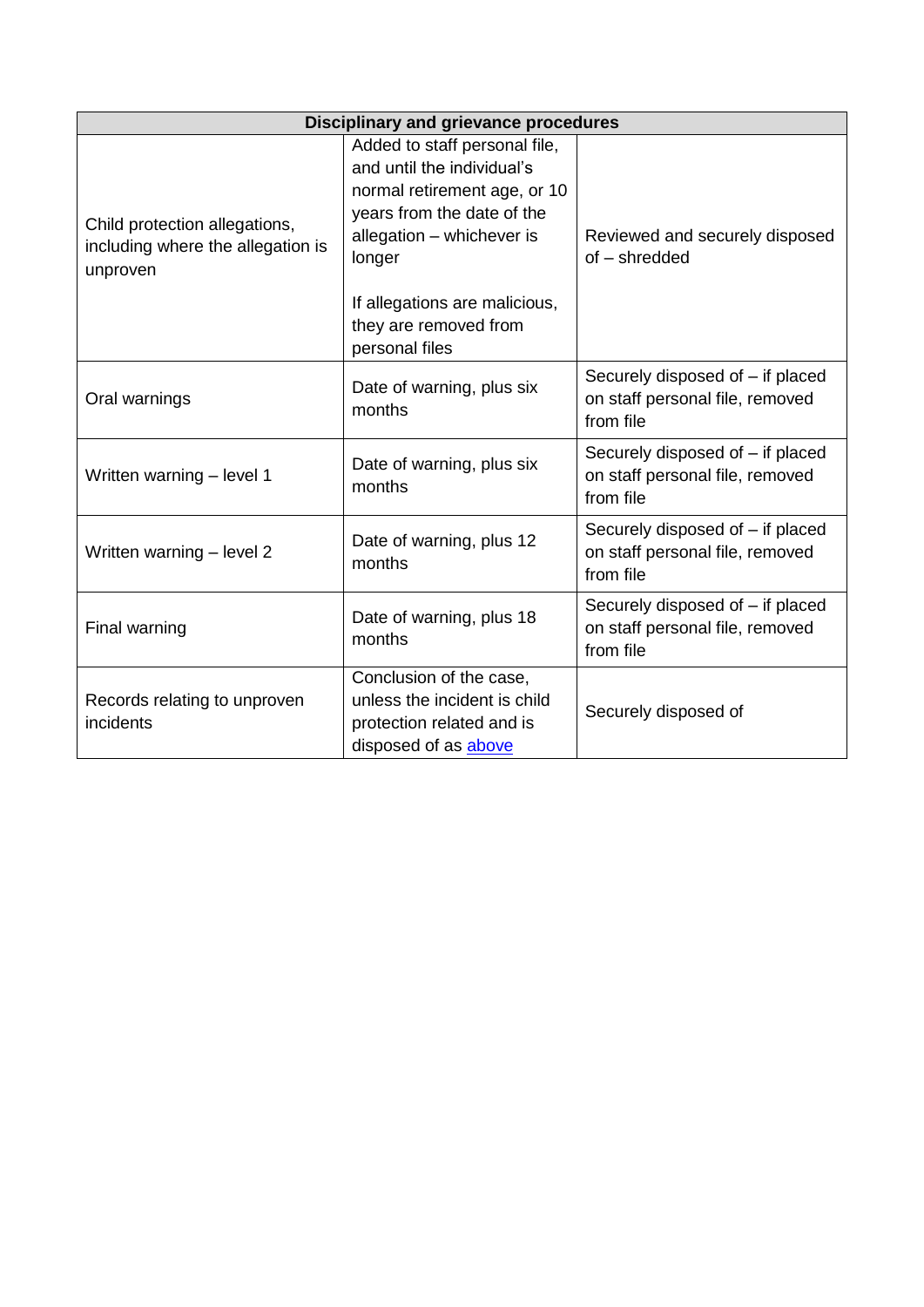# **Appendix E Retention of senior leadership and management records**

The table below outlines the school's retention periods for Senior Leadership records and the action that will be taken after the retention period, in line with any requirements.

| <b>Type of file</b><br><b>Retention period</b>                     |                                                                               | <b>Action taken after retention</b><br>period ends              |  |  |  |
|--------------------------------------------------------------------|-------------------------------------------------------------------------------|-----------------------------------------------------------------|--|--|--|
| <b>Governing board</b>                                             |                                                                               |                                                                 |  |  |  |
| Agendas for governing board<br>meetings                            | One copy alongside the<br>original set of minutes - all<br>others disposed of | Securely disposed of                                            |  |  |  |
| Original, signed copies of the                                     |                                                                               | If unable to store, these will be                               |  |  |  |
| minutes of governing board                                         | Permanent                                                                     | provided to the County Archives                                 |  |  |  |
| meetings                                                           |                                                                               |                                                                 |  |  |  |
| Inspection copies of the<br>minutes of governing board<br>meetings | Date of meeting, plus three<br>years                                          | Shredded if they contain any<br>sensitive, personal information |  |  |  |
|                                                                    | Minimum of six years,                                                         | Securely disposed of or, if they                                |  |  |  |
| Reports presented to the                                           | unless they refer to                                                          | refer to individual reports,                                    |  |  |  |
| governing board                                                    | individual reports - these                                                    | retained with the signed, original                              |  |  |  |
|                                                                    | are kept permanently                                                          | copy of minutes                                                 |  |  |  |
| Meeting papers relating to the<br>annual parents' meeting          | Date of meeting, plus a<br>minimum of six years                               | Securely disposed of                                            |  |  |  |
|                                                                    |                                                                               | If unable to store, these will be                               |  |  |  |
| Instruments of government,                                         | Permanent                                                                     | provided to the County Archives                                 |  |  |  |
| including articles of association                                  |                                                                               |                                                                 |  |  |  |
| <b>Trusts and endowments</b>                                       |                                                                               | Retained in the school whilst it                                |  |  |  |
| managed by the governing                                           | Permanent                                                                     | remains open, then provided to                                  |  |  |  |
| board                                                              |                                                                               | the County Archives Se                                          |  |  |  |
|                                                                    |                                                                               | when the school closes                                          |  |  |  |
| Action plans created and<br>administered by the governing<br>board | Duration of the action plan,<br>plus three years                              | Securely disposed of                                            |  |  |  |
| Policy documents created and                                       | Duration of the policy, plus                                                  |                                                                 |  |  |  |
| administered by the governing                                      | three years                                                                   | Securely disposed of                                            |  |  |  |
| board                                                              |                                                                               |                                                                 |  |  |  |
| Records relating to complaints                                     | Date of the resolution of the                                                 | Reviewed for further retention in                               |  |  |  |
| dealt with by the governing                                        | complaint, plus a minimum                                                     | case of contentious disputes,                                   |  |  |  |
| board                                                              | of six years                                                                  | then securely disposed of                                       |  |  |  |
| Annual reports created under                                       |                                                                               |                                                                 |  |  |  |
| the requirements of the                                            | Date of report, plus 10 years                                                 | Securely disposed of                                            |  |  |  |
| <b>Education (Governors' Annual</b>                                |                                                                               |                                                                 |  |  |  |
| Reports) (England)                                                 |                                                                               |                                                                 |  |  |  |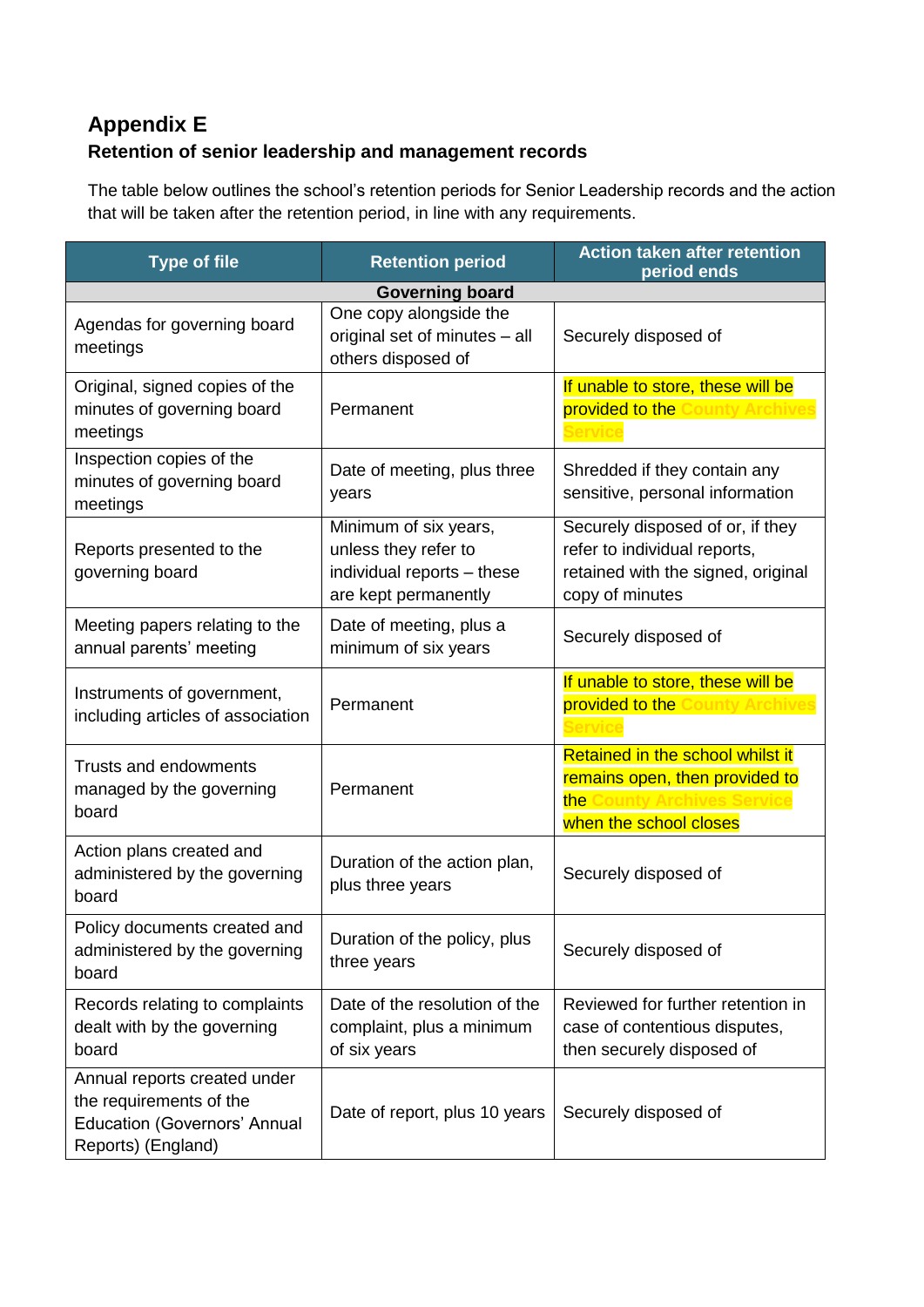<span id="page-20-0"></span>

| (Amendment) Regulations<br>2002                                                                                                                             |                                                         |                                                                                   |
|-------------------------------------------------------------------------------------------------------------------------------------------------------------|---------------------------------------------------------|-----------------------------------------------------------------------------------|
| Proposals concerning changing<br>the status of the school                                                                                                   | Date proposal accepted or<br>declined, plus three years | Securely disposed of                                                              |
|                                                                                                                                                             | Headteacher and senior leadership team (SLT)            |                                                                                   |
| Log books of activity in the<br>school maintained by the<br>headteacher                                                                                     | Date of last entry, plus a<br>minimum of six years      | Reviewed, and offered to the<br>y Archives Service <mark>if</mark><br>appropriate |
| Minutes of SLT meetings and<br>the meetings of other internal<br>administrative bodies                                                                      | Date of the meeting, plus<br>three years                | Reviewed, and securely<br>disposed of                                             |
| Reports created by the<br>headteacher or SLT                                                                                                                | Date of the report, plus a<br>minimum of three years    | Reviewed, and securely<br>disposed of                                             |
| Records created by the<br>headteacher, deputy<br>headteacher, heads of year<br>and other members of staff<br>with administrative<br>responsibilities        | Current academic year, plus<br>six years                | Reviewed, and securely<br>disposed of                                             |
| Correspondence created by<br>the headteacher, deputy<br>headteacher, heads of year<br>and other members of staff<br>with administrative<br>responsibilities | Date of correspondence,<br>plus three years             | Reviewed, and securely<br>disposed of                                             |
| Professional development plan                                                                                                                               | Duration of the plan, plus six<br>years                 | Securely disposed of                                                              |
| School development plan                                                                                                                                     | Duration of the plan, plus<br>three years               | Securely disposed of                                                              |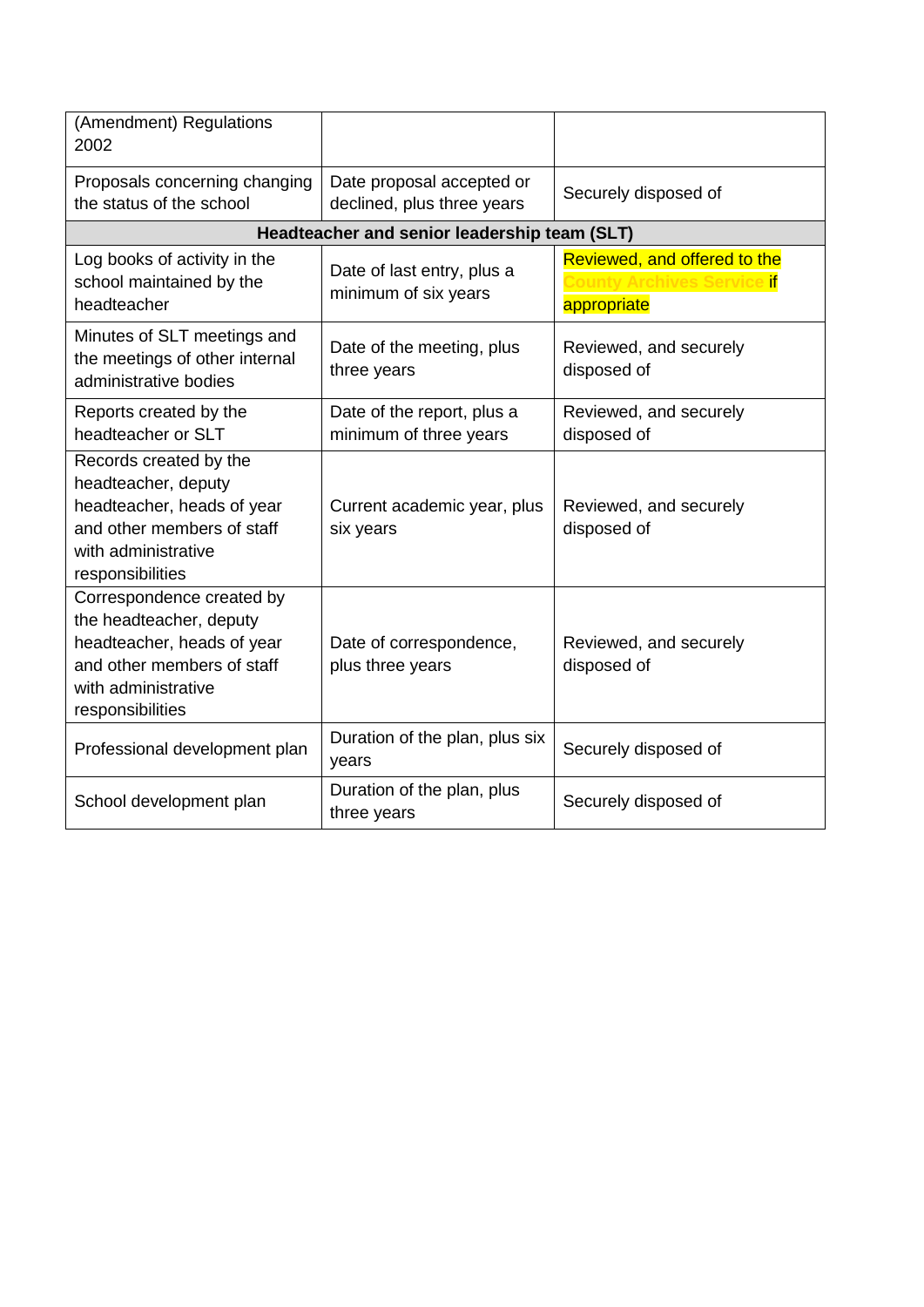# **Appendix F Retention of Health and Safety records**

The table below outlines the school's retention periods for Health and Safety records and the action that will be taken after the retention period, in line with any requirements.

<span id="page-21-0"></span>

| <b>Type of file</b>                                                                                               | <b>Retention period</b>                                                                                                  | <b>Action taken after retention</b><br>period ends |  |  |  |  |
|-------------------------------------------------------------------------------------------------------------------|--------------------------------------------------------------------------------------------------------------------------|----------------------------------------------------|--|--|--|--|
| <b>Health and safety</b>                                                                                          |                                                                                                                          |                                                    |  |  |  |  |
| Health and safety policy<br>statements                                                                            | Duration of policy, plus three<br>years                                                                                  | Securely disposed of                               |  |  |  |  |
| Health and safety risk<br>assessments                                                                             | Duration of risk assessment,<br>plus three years                                                                         | Securely disposed of                               |  |  |  |  |
| Records relating to accidents<br>and injuries at work                                                             | Date of incident, plus 12<br>years<br>In the case of serious<br>accidents, a retention period<br>will need to be applied | Securely disposed of                               |  |  |  |  |
| Accident reporting - adults                                                                                       | Date of the incident, plus six<br>years                                                                                  | Securely disposed of                               |  |  |  |  |
| Accident reporting - pupils                                                                                       | 25 years after the pupil's<br>date of birth, on the pupil's<br>record                                                    | Securely disposed of                               |  |  |  |  |
| <b>COSHH</b>                                                                                                      | Current academic year, plus<br>40 years                                                                                  | Securely disposed of                               |  |  |  |  |
| Information relating to areas<br>where employees and persons<br>are likely to come into contact<br>with asbestos  | Date of last action, plus 40<br>years                                                                                    | Securely disposed of                               |  |  |  |  |
| Information relating to areas<br>where employees and persons<br>are likely to come into contact<br>with radiation | Date of last action, plus 50<br>years                                                                                    | Securely disposed of                               |  |  |  |  |
| Fire precautions log books                                                                                        | Current academic year, plus<br>six years                                                                                 | Securely disposed of                               |  |  |  |  |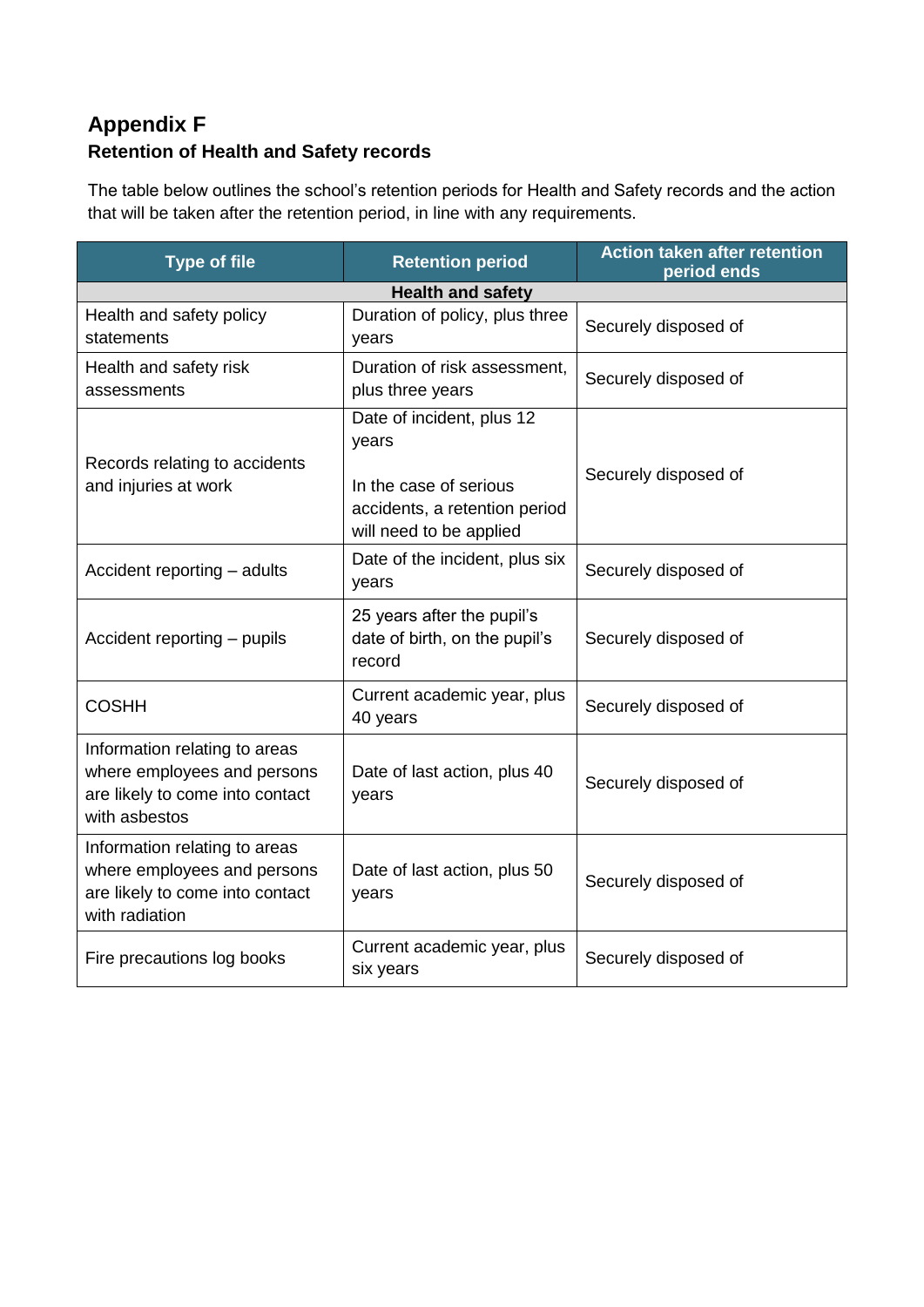## **Appendix G Retention of financial records**

The table below outlines the school's retention periods for financial records and the action that will be taken after the retention period, in line with any requirements.

| <b>Type of file</b>                                                                                               | <b>Retention period</b>                     | <b>Action taken after retention</b><br>period ends    |  |  |  |
|-------------------------------------------------------------------------------------------------------------------|---------------------------------------------|-------------------------------------------------------|--|--|--|
|                                                                                                                   | <b>Payroll pensions</b>                     |                                                       |  |  |  |
| Maternity pay records                                                                                             | Current academic year,<br>plus three years  | Securely disposed of                                  |  |  |  |
| Records held under Retirement<br><b>Benefits Schemes (Information</b><br>Powers) Regulations 1995 (as<br>amended) | Current academic year,<br>plus six years    | Securely disposed of                                  |  |  |  |
|                                                                                                                   | <b>Risk management and insurance</b>        |                                                       |  |  |  |
| Employer's liability insurance<br>certificate                                                                     | Closure of the school, plus<br>40 years     | Securely disposed of                                  |  |  |  |
|                                                                                                                   | <b>Asset management</b>                     |                                                       |  |  |  |
| Inventories of furniture and<br>equipment                                                                         | Current academic year,<br>plus six years    | Securely disposed of                                  |  |  |  |
| Burglary, theft and vandalism<br>report forms                                                                     | Current academic year,<br>plus six years    | Securely disposed of                                  |  |  |  |
| Accounts and statements including budget management                                                               |                                             |                                                       |  |  |  |
| Annual accounts                                                                                                   | Current academic year,<br>plus six years    | Disposed of against common<br>standards               |  |  |  |
| Loans and grants managed by<br>the school                                                                         | Date of last payment, plus<br>12 years      | Information is reviewed, then<br>securely disposed of |  |  |  |
| <b>Student Grant applications</b>                                                                                 | Current year + 3 years                      | Securely disposed of                                  |  |  |  |
| All records relating to the creation<br>and management of budgets                                                 | Duration of the budget, plus<br>three years | Securely disposed of                                  |  |  |  |
| Invoices, receipts, order books<br>and requisitions, delivery notices                                             | Current financial year, plus<br>six years   | Securely disposed of                                  |  |  |  |
| Records relating to the collection<br>and banking of monies                                                       | Current financial year, plus<br>six years   | Securely disposed of                                  |  |  |  |
| Records relating to the<br>identification and collection of<br>debt                                               | Current financial year, plus<br>six years   | Securely disposed of                                  |  |  |  |
|                                                                                                                   | <b>Contract management</b>                  |                                                       |  |  |  |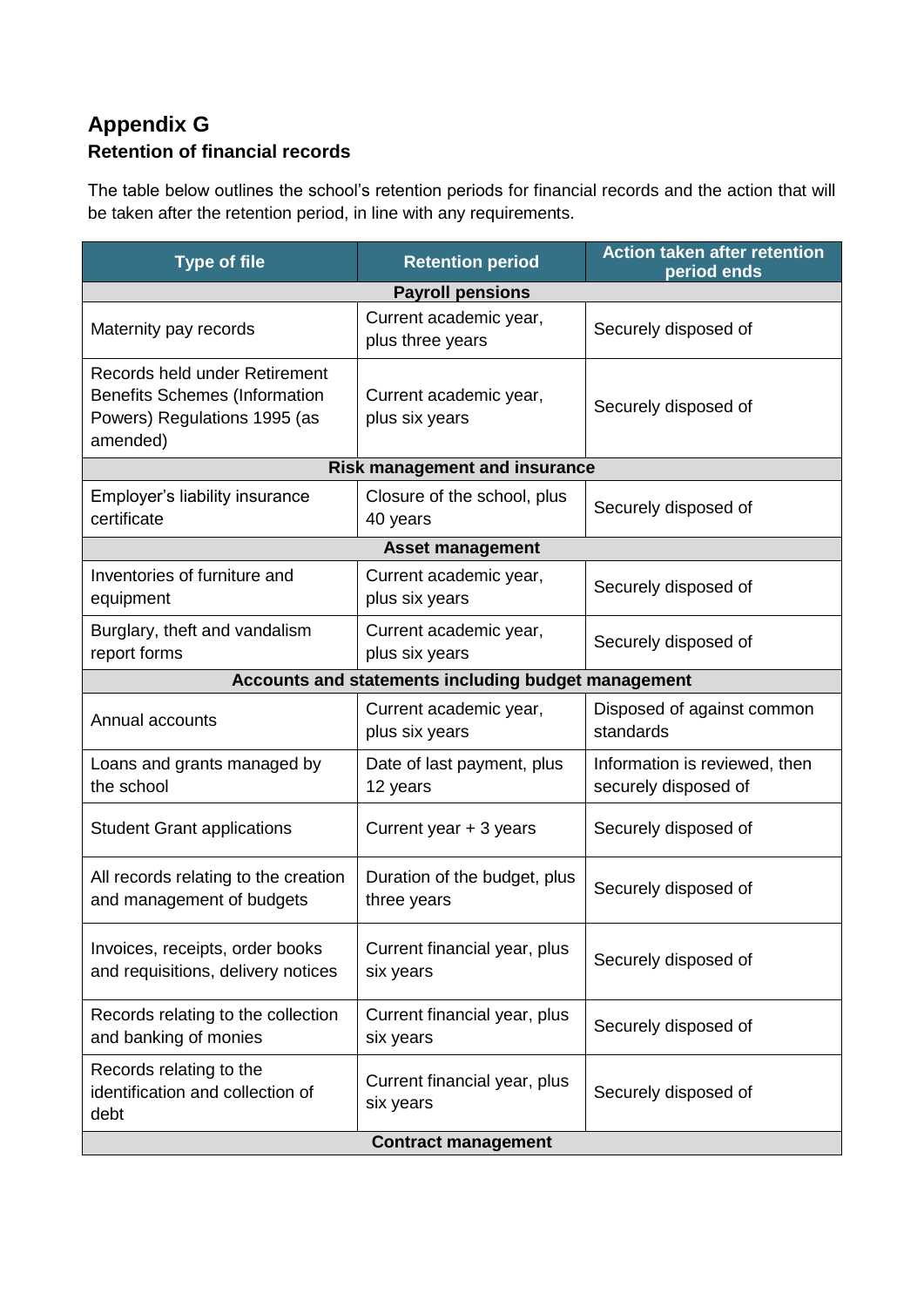<span id="page-23-0"></span>

| All records relating to the<br>management of contracts under<br>seal                                | Last payment on the<br>contract, plus 12 years  | Securely disposed of |  |
|-----------------------------------------------------------------------------------------------------|-------------------------------------------------|----------------------|--|
| All records relating to the<br>management of contracts under<br>signature                           | Last payment on the<br>contract, plus six years | Securely disposed of |  |
| All records relating to the<br>monitoring of contracts                                              | Current academic year,<br>plus two years        | Securely disposed of |  |
| <b>School fund</b>                                                                                  |                                                 |                      |  |
| Cheque books, paying in books,<br>ledgers, invoices, receipts, bank<br>statements and journey books | Current academic year,<br>plus six years        | Securely disposed of |  |
| <b>School meals</b>                                                                                 |                                                 |                      |  |
| Free school meals registers                                                                         | Current academic year,<br>plus six years        | Securely disposed of |  |
| School meals registers                                                                              | Current academic year,<br>plus three years      | Securely disposed of |  |
| School meals summary sheets                                                                         | Current academic year,<br>plus three years      | Securely disposed of |  |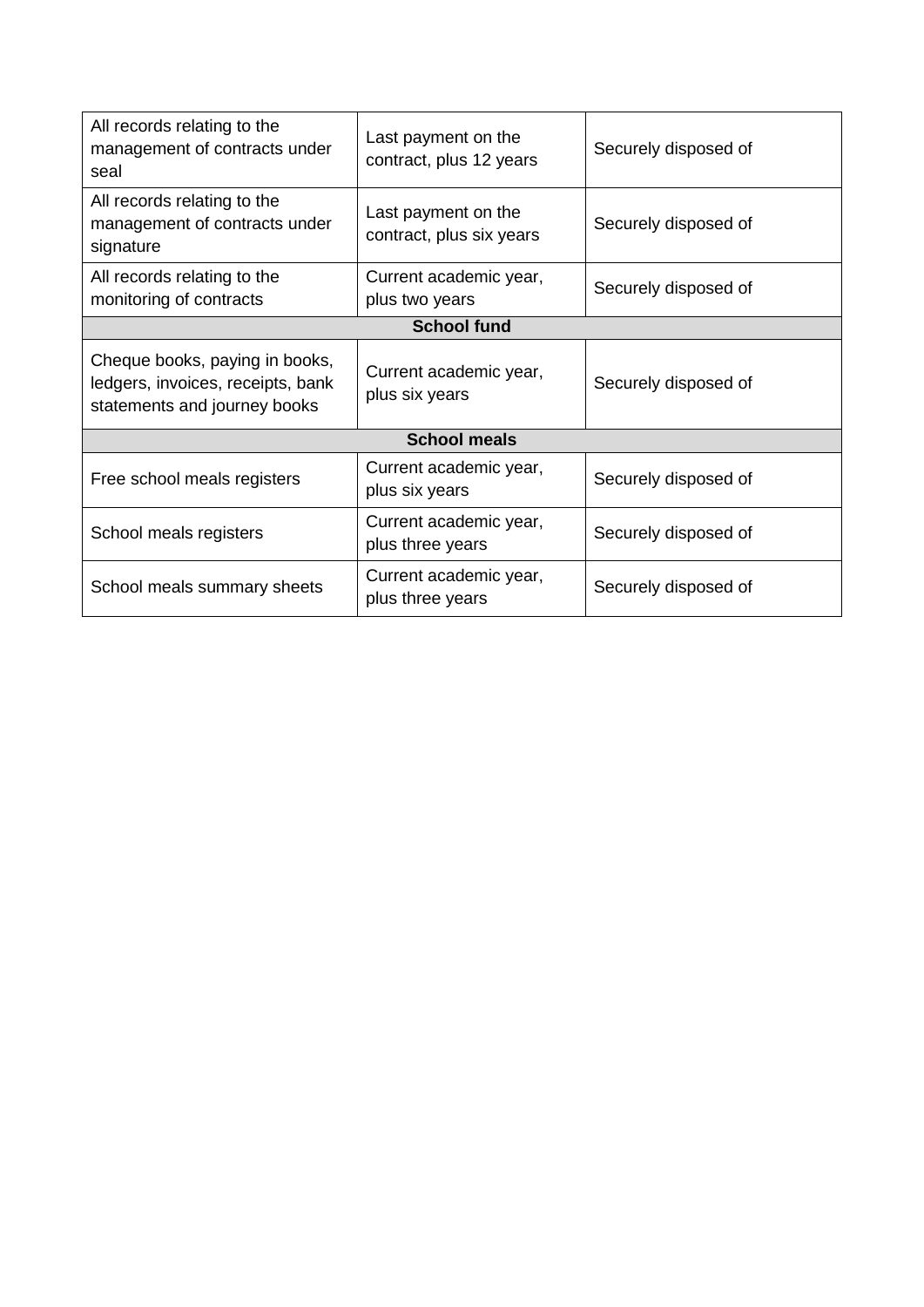## **Appendix H Retention of other school records**

The table below outlines the school's retention periods for any other records held by the school, and the action that will be taken after the retention period, in line with any requirements.

| <b>Type of file</b>                                                                                                   | <b>Retention period</b>                              | <b>Action taken after retention</b><br>period ends                       |  |
|-----------------------------------------------------------------------------------------------------------------------|------------------------------------------------------|--------------------------------------------------------------------------|--|
| <b>Property management</b>                                                                                            |                                                      |                                                                          |  |
| Title deeds of properties<br>belonging to the school                                                                  | Permanent                                            | <b>Transferred to new owners</b><br>if the building is leased or<br>sold |  |
| Plans of property belonging to<br>the school                                                                          | For as long as the building<br>belongs to the school | Transferred to new owners if<br>the building is leased or sold           |  |
| Leases of property leased by<br>or to the school                                                                      | Expiry of lease, plus six<br>years                   | Securely disposed of                                                     |  |
| Records relating to the letting<br>of school premises                                                                 | Current financial year, plus<br>six years            | Securely disposed of                                                     |  |
| <b>Maintenance</b>                                                                                                    |                                                      |                                                                          |  |
| All records relating to the<br>maintenance of the school<br>carried out by contractors                                | Current academic year, plus<br>six years             | Securely disposed of                                                     |  |
| All records relating to the<br>maintenance of the school                                                              | Current academic year, plus<br>six years             | Securely disposed of                                                     |  |
| <b>Operational administration</b>                                                                                     |                                                      |                                                                          |  |
| <b>General file series</b>                                                                                            | Current academic year, plus<br>five years            | Reviewed, and securely<br>disposed of                                    |  |
| Records relating to the creation<br>and publication of the school<br>brochure and/or prospectus                       | Current academic year, plus<br>three years           | Disposed of against common<br>standards                                  |  |
| Records relating to the creation<br>and distribution of circulars to<br>staff, parents or pupils                      | Current academic year, plus<br>one year              | Disposed of against common<br>standards                                  |  |
| Newsletters and other items<br>with short operational use                                                             | Current academic year plus<br>one year               | Disposed of against common<br>standards                                  |  |
| Visitors' books and signing-in<br>sheets                                                                              | Current academic year, plus<br>six years             | Reviewed, then securely<br>disposed of                                   |  |
| Records relating to the creation<br>and management of parent<br>teacher associations and/or old<br>pupil associations | Current academic year, plus<br>six years             | Reviewed, then securely<br>disposed of                                   |  |